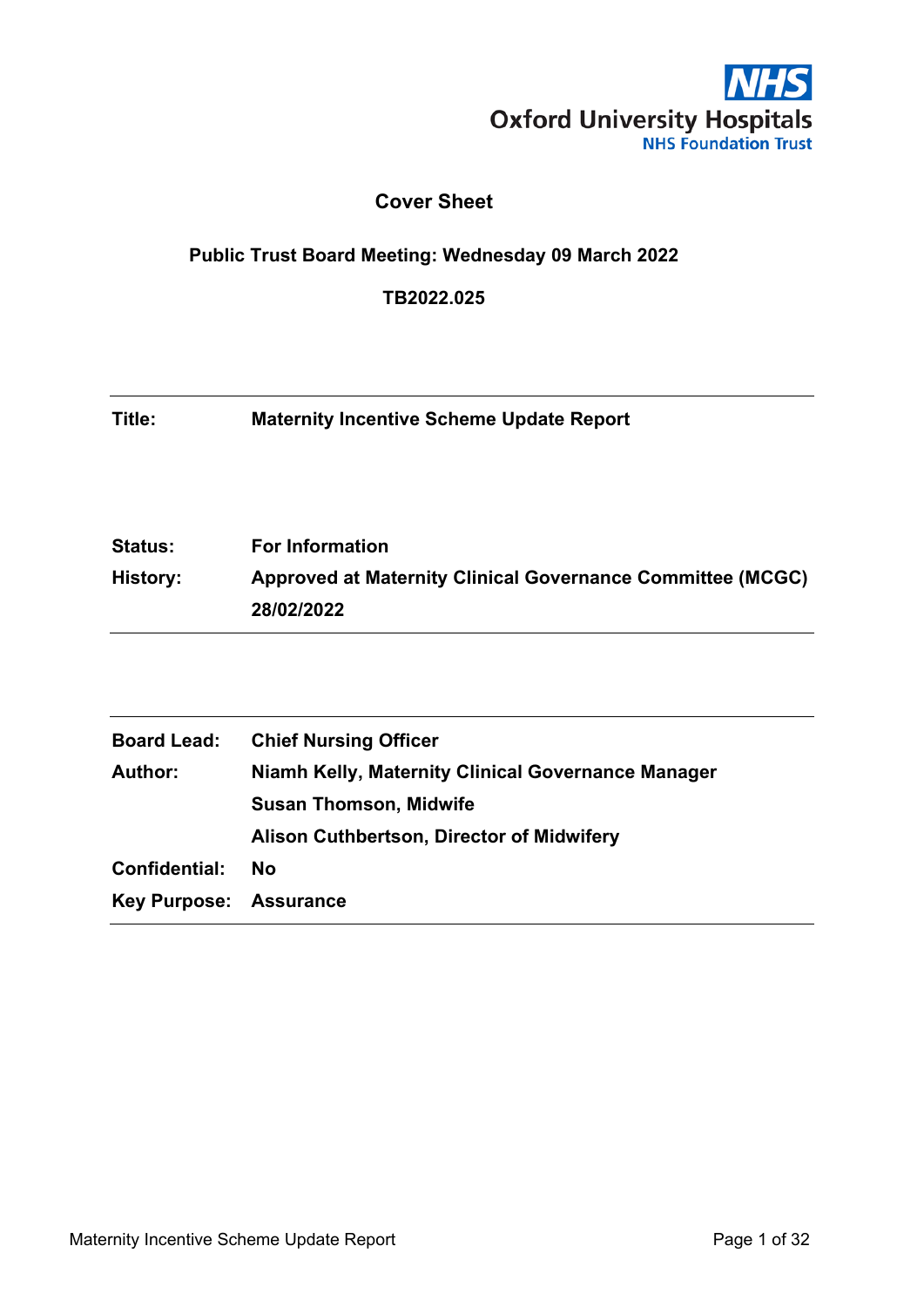## <span id="page-1-0"></span>**Executive Summary**

- 1. The purpose of this paper is to provide an update on the status of OUH compliance with the [NHS Resolution \(NHSR\) Maternity Incentive Scheme \(MIS\) Year Four.](https://resolution.nhs.uk/wp-content/uploads/2021/08/MIS-Y4-guidance.pdf)
- 2. It is also intended to highlight to the Board areas of risk to compliance, facilitating discussion as to how the Trust Board could most effectively support the Maternity and Neonatal units with proposed mitigations.
- 3. The Trust were notified on the 23 December 2021 that in recognition of the current pressure on the NHS and maternity services, the majority of reporting requirements relating to demonstrating achievement of the maternity incentive scheme (MIS) 10 safety actions are paused with immediate effect **for a minimum of 3 months**. This is due to be reviewed by the MIS Collaborative Advisory Group in February 2022.
- 4. The deadline for the Board declaration to reach NHSR is **12 noon on Thursday 30 June 2022**.

#### **Recommendations**

- 5. The Trust Board is asked to:
	- Receive and note the contents of the update report.
	- Discuss how the Board could support the Divisional Teams with overcoming the challenges to compliance which have been identified.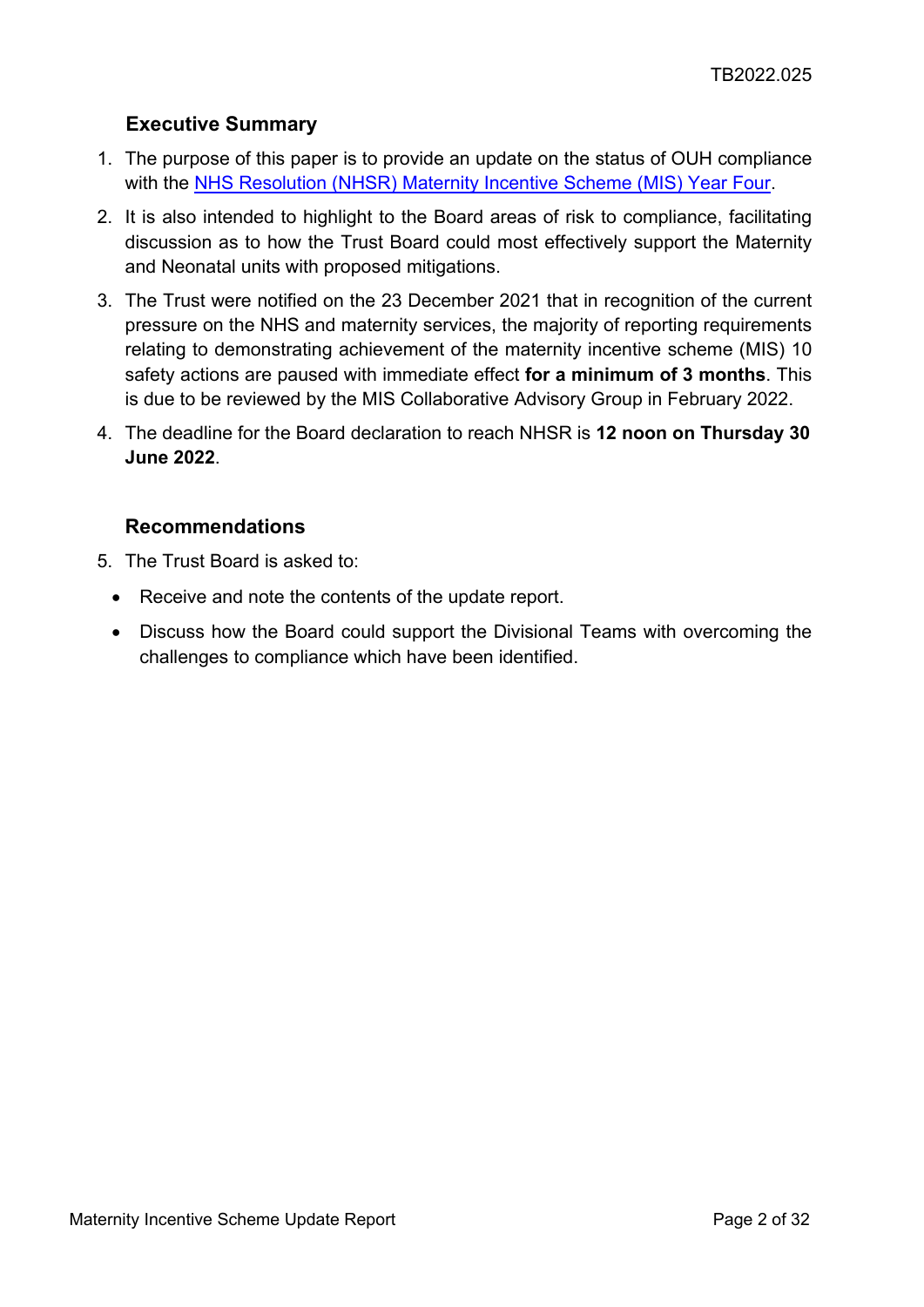## Contents

| Appendix 1: Year 4 Safety Actions: Detail of Current Status and Risk Level 6 |  |
|------------------------------------------------------------------------------|--|
|                                                                              |  |
|                                                                              |  |
|                                                                              |  |
|                                                                              |  |
|                                                                              |  |
|                                                                              |  |
|                                                                              |  |
|                                                                              |  |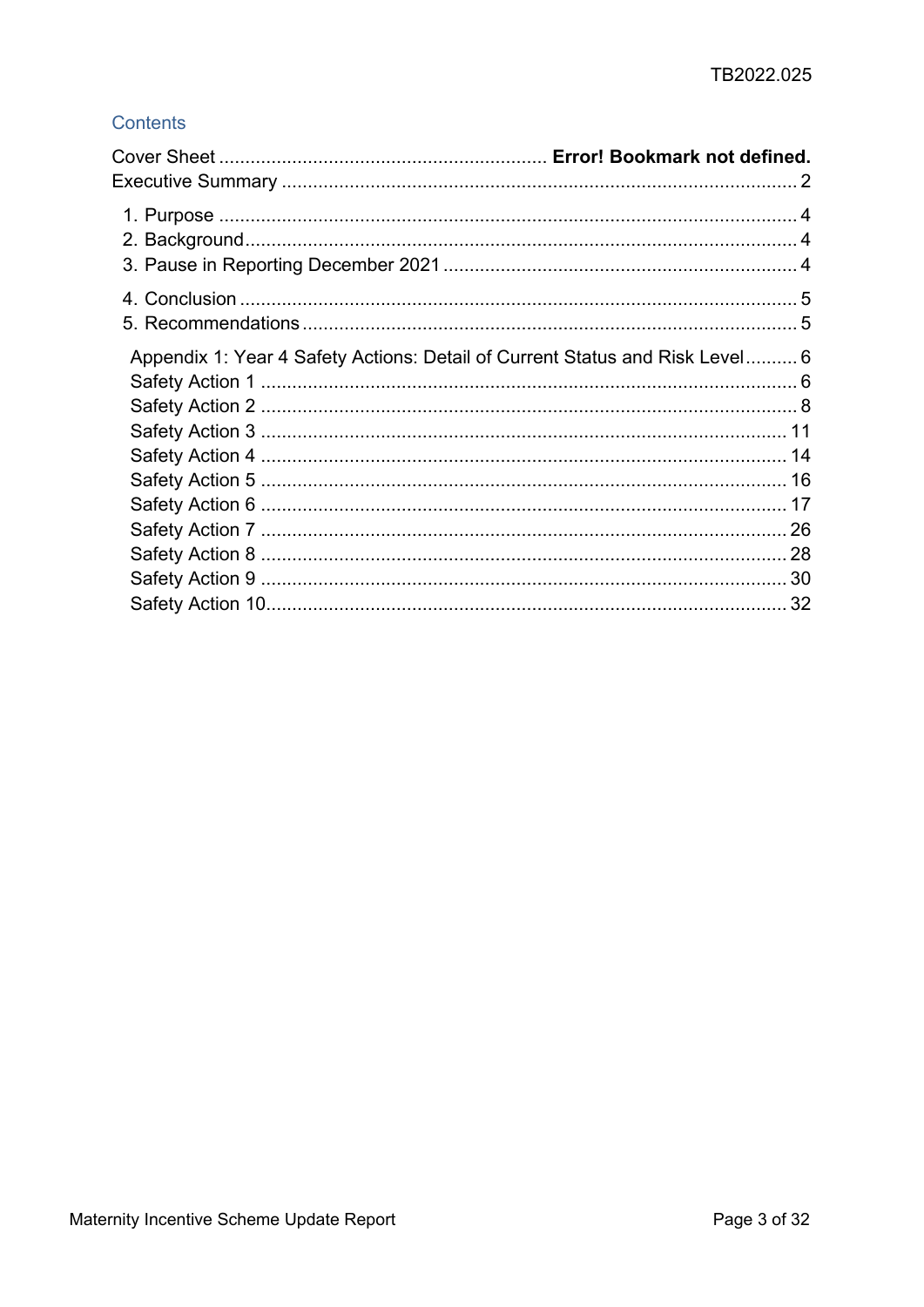## <span id="page-3-0"></span>**1. Purpose**

- 1.1.The purpose of this paper is to provide an update on the status of OUH compliance with the [NHS Resolution \(NHSR\) Maternity Incentive Scheme \(MIS\) Year Four.](https://resolution.nhs.uk/wp-content/uploads/2021/08/MIS-Y4-guidance.pdf)
- 1.2.It is also intended to highlight to the Board areas of risk to compliance, facilitating discussion as to how the Trust Board could most effectively support the Maternity and Neonatal units with proposed mitigations.

## <span id="page-3-1"></span>**2. Background**

- 2.1.The ten safety actions for year four of the scheme were first published by NHSR on 9<sup>th</sup> August 2021 but were subject to changes to extend deadlines and support trusts. The revised document was released on 12<sup>th</sup> October 2021.
- 2.2. The Oxford University Hospitals NHS Trust were informed on the 23 December 2021 that the majority of the **reporting requirements** relating to demonstrating achievement of the Maternity Incentive Scheme have been paused for a **minimum of 3 months** due to the current pressure on the NHS and maternity services.
- 2.3. The deadline for the Board declaration of compliance with all ten standards to reach NHSR remains as **12 noon on Thursday 30 June 2022, subject to any further updates from the MIS Collaborative Advisory Group who are reconvening in February 2022.**
- 2.4.This paper outlines the required standards for each of the ten safety actions along with the current evaluation of the compliance status and perceived level of risk for each standard (see appendix 1 below). Timeframes may change when the scheme is relaunched.

### <span id="page-3-2"></span>**3. Pause in Reporting December 2021**

- 3.1.The Trust was informed on the 23 December 2021 that there would be a pause in reporting for a minimum of 3 months.
- 3.2.Trusts have been asked to continue to apply the principles of the 10 safety actions, given that the aim of the MIS is to support the delivery of safer maternity care. Examples of continuing to apply the principles include undertaking midwifery workforce reviews, ensuring that as far as possible the oversight provided by the maternity, neonatal and board level safety champions continue, as well as using available online training resources.
- 3.3.Trusts have been asked to continue to report to MBRRACE-UK and report eligible cases to the Health Safety Investigation Branch (HSIB). In addition, every reasonable effort should be made to make the Maternity Services Data Set submissions to NHS Digital.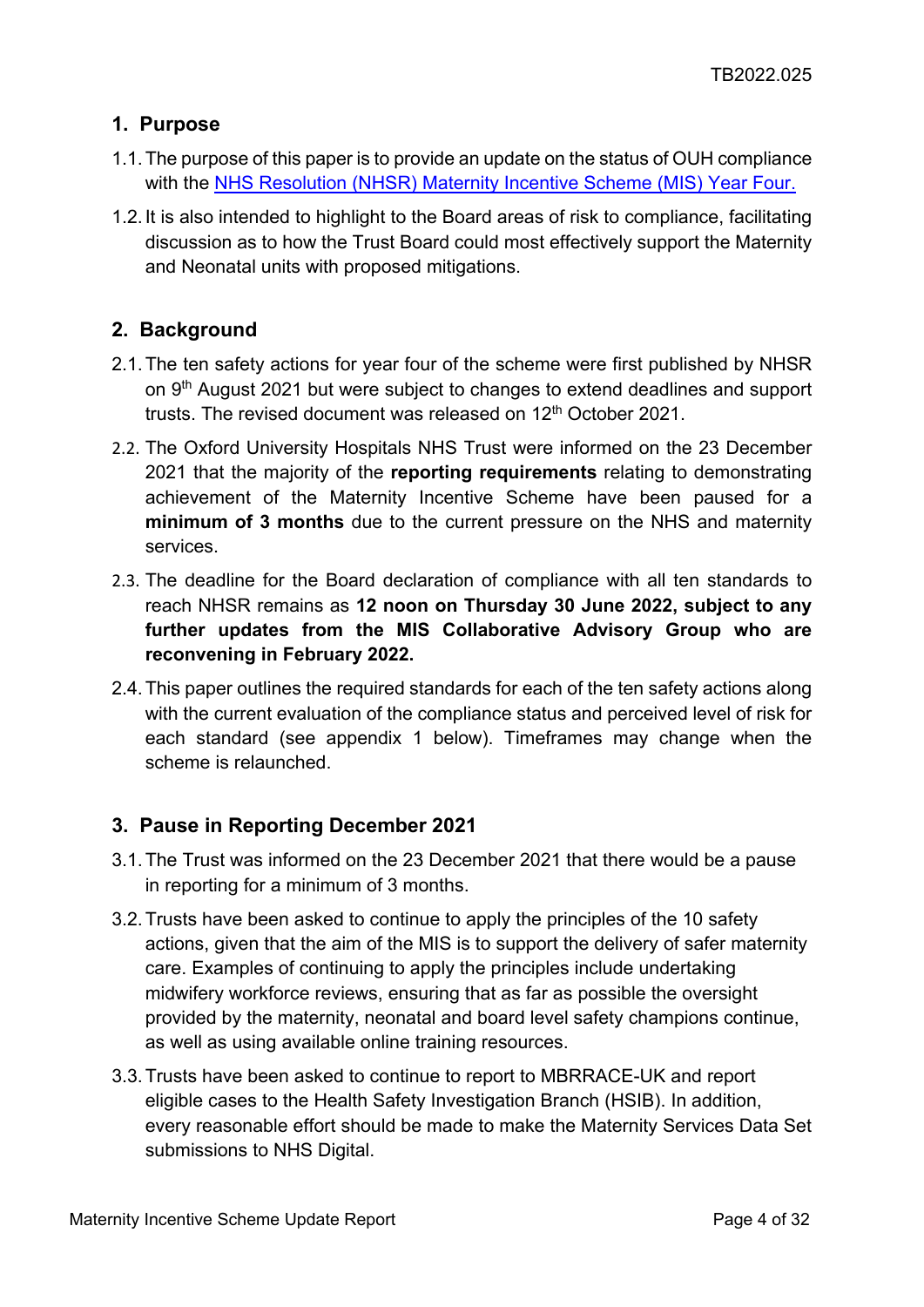3.4.In the current challenging circumstances, in descending order of priority for reporting to MBRRACE-UK as follows:

#### 3.4.1. **Notify all perinatal and maternal deaths:**

- •Complete the surveillance information for COVID-19 related perinatal deaths where either the mother and or baby is infected with SARS-CoV-2;
- •Continue to complete the perinatal surveillance information for all other deaths, whilst there is capacity to do so;
- •Continue to complete reviews using the Perinatal Mortality Review Tool, whilst there is capacity to do so.

#### <span id="page-4-0"></span>**4. Conclusion**

- 4.1.This paper outlines the Trust's current level of compliance all ten safety actions for Year 4 of the MIS.
- 4.2.It is also to draw the attention of the Board to areas of risk to compliance, facilitating discussion as to how the Trust Board could most effectively support the Maternity and Neonatal units with proposed mitigations.
- 4.3.Since January 2022; the following safety action has been downgraded from 'high risk of non-compliance' to 'moderate risk of non-compliance':
	- Safety Action 9 Point (c)

The following safety action has been downgraded from 'high risk of noncompliance' to 'expecting to be compliant'.

• Safety Action 5, Point (c)

The following safety actions have been downgraded from 'moderate risk of noncompliance' to 'expecting to be compliant':

- Safety Action 6, Element 2 Point (1) and Safety Action 8, Point (a)
- 4.4.The information and grading of compliance in the report are accurate at the time of writing but are subject to change as work is ongoingThis paper outlines the Trust's current level of compliance all ten safety actions for Year 4 of the MIS.
- 4.5.The paper brings to the attention of the Board recent national level changes in relation to reporting requirements, which have been noted and acted upon.

### <span id="page-4-1"></span>**5. Recommendations**

The Trust Board is asked to:

- Receive and note the contents of the update report.
- Discuss how the Board could support the Divisional teams with overcoming the challenges that have been identified.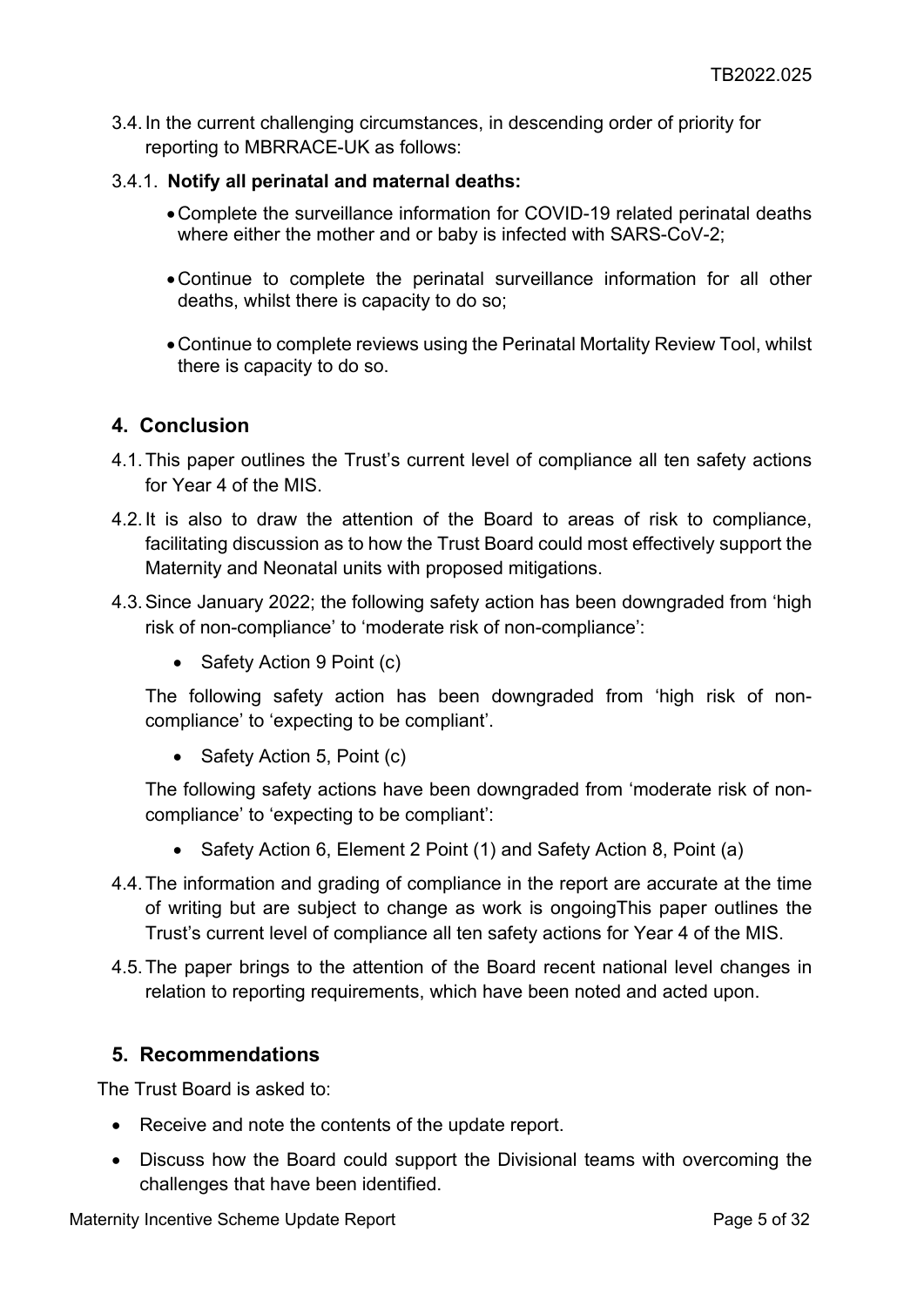# **Appendix 1: Year 4 Safety Actions: Detail of Current Status and Risk Level**

**Safety Action 1**: National Perinatal Mortality Review Tool (PMRT)

<span id="page-5-1"></span><span id="page-5-0"></span>

| Required Standards following re-launch of MIS                                                                                                                                                                                                                                                                                                                                                                                                                                     | Update on status & RAG rating for risk of non-<br>compliance                                                                                                                                                                                                                         | <b>Evidence</b>                                                                                                                              |
|-----------------------------------------------------------------------------------------------------------------------------------------------------------------------------------------------------------------------------------------------------------------------------------------------------------------------------------------------------------------------------------------------------------------------------------------------------------------------------------|--------------------------------------------------------------------------------------------------------------------------------------------------------------------------------------------------------------------------------------------------------------------------------------|----------------------------------------------------------------------------------------------------------------------------------------------|
| a) (i) All perinatal deaths eligible to be notified to<br>MBRRACE- UK from 1 September 2021 onwards must<br>be notified to MBRRACE-UK within seven working days<br>and the surveillance information where required must be<br>completed within one month of the death.                                                                                                                                                                                                            | <b>Expecting to be compliant</b><br>Recruited a 1.0 whole time equivalent (WTE)<br>perinatal mortality review (PMR) co-ordinator at<br>Band 6 to ensure the surveillances are completed<br>within the one-month period whilst also providing<br>women-centred and personalised care. | Copy of the job<br>description for the<br><b>Perinatal Mortality</b><br>Review (PMR)<br>Coordinator.                                         |
|                                                                                                                                                                                                                                                                                                                                                                                                                                                                                   | Three members of the Neonatal Child Mortality<br>Team have been trained on how to complete the<br>surveillance part of the Tool.                                                                                                                                                     |                                                                                                                                              |
| a) (ii) A review using the Perinatal Mortality Review Tool<br>(PMRT) of 95% of all deaths of babies, suitable for<br>review using the PMRT, from 8 August 2021 will have<br>been started within two months of each death. This<br>includes deaths after home births where care was<br>provided by your Trust.                                                                                                                                                                     | <b>Expecting to be compliant</b><br>PMR meeting takes place every Monday afternoon.<br>The PMR coordinator will continue to monitor the<br>timescales.                                                                                                                               | Minutes of meetings<br>Action logs                                                                                                           |
| At least 50% of all deaths of babies (suitable for review<br>b)<br>using the PMRT) who were born and died in your Trust,<br>including home births, from 8 August 2021 will have<br>been reviewed using the PMRT, by a multidisciplinary<br>review team. Each review will have been completed to<br>the point that at least a PMRT draft report has been<br>generated by the tool within four months of each death<br>and the report published within six months of each<br>death. | <b>Expecting to be compliant</b><br>PMR coordinator and perinatal mortality lead to<br>continue to monitor compliance and report any<br>breaches.                                                                                                                                    | <b>Clinical Negligence</b><br><b>Scheme for Trusts</b><br>(CNST) will check our<br><b>Perinatal Mortality</b><br>Review Tool (PMRT)<br>data. |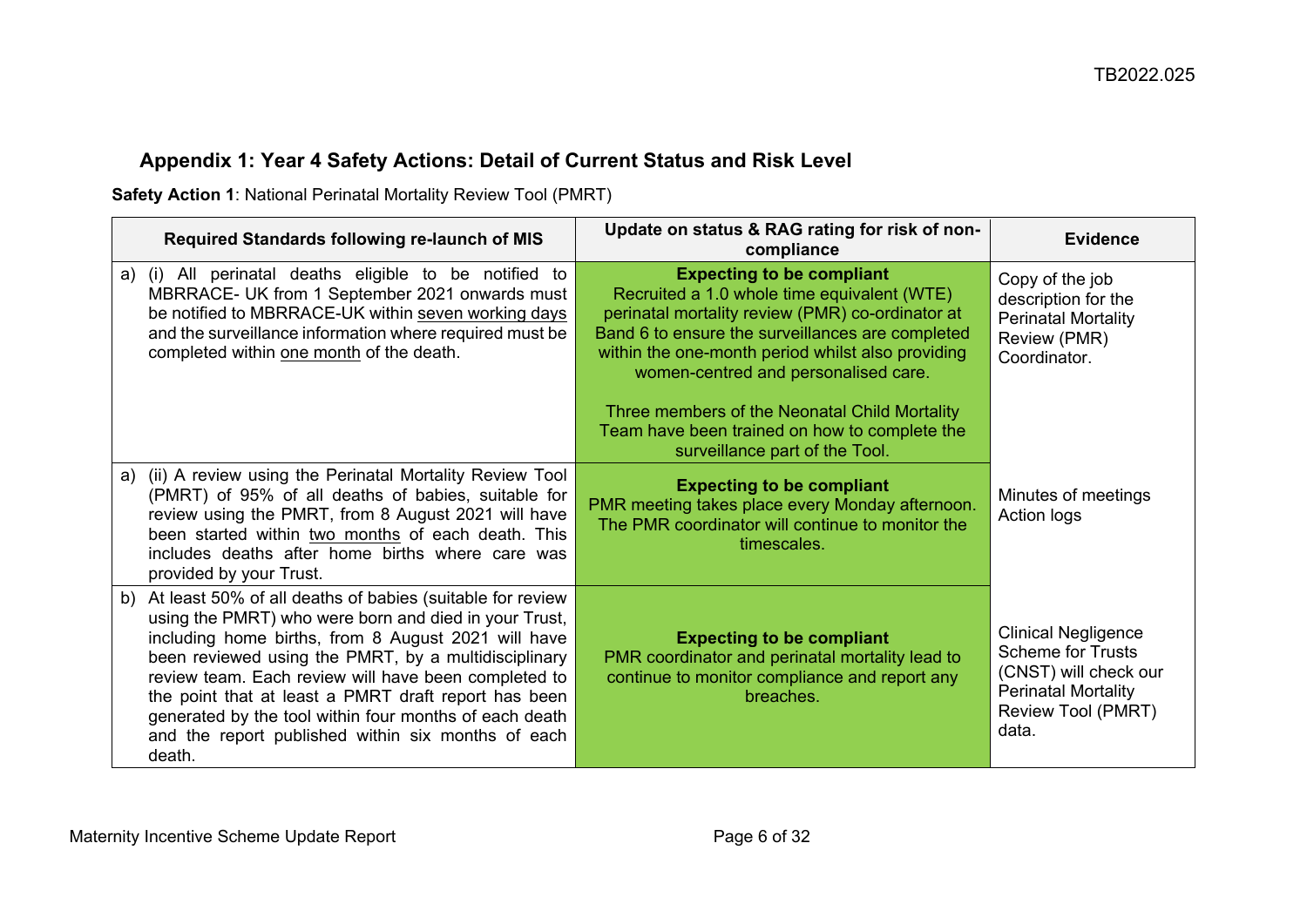| <b>Required Standards following re-launch of MIS</b>                                                                                                                                                                                                                                                                                                                                                                                                                                                                                                                                                                                                                                                                                                                                                                                                                                                                                                                                                                                                                                                               | Update on status & RAG rating for risk of non-<br>compliance                                                                                                                                                                                                                | <b>Evidence</b>                                                                         |
|--------------------------------------------------------------------------------------------------------------------------------------------------------------------------------------------------------------------------------------------------------------------------------------------------------------------------------------------------------------------------------------------------------------------------------------------------------------------------------------------------------------------------------------------------------------------------------------------------------------------------------------------------------------------------------------------------------------------------------------------------------------------------------------------------------------------------------------------------------------------------------------------------------------------------------------------------------------------------------------------------------------------------------------------------------------------------------------------------------------------|-----------------------------------------------------------------------------------------------------------------------------------------------------------------------------------------------------------------------------------------------------------------------------|-----------------------------------------------------------------------------------------|
| For at least 95% of all deaths of babies who died in your<br>C)<br>Trust from 8 August 2021, the parents will have been<br>told that a review of their baby's death will take place,<br>and that parents' perspectives and any questions and/or<br>concerns they have about their care and that of their<br>babies will be sought. This includes any home births<br>where care was provided by your Trust staff and the<br>baby died either at home or in your Trust. If delays in<br>completing reviews are anticipated parents should be<br>advised that this is the case and be given a timetable for<br>likely completion.<br>Trusts should ensure that contact with the families<br>continues during any delay and make an early<br>assessment of whether any questions they have can be<br>addressed before a full review has been completed; this<br>is especially important if there are any factors which may<br>have a bearing on a future pregnancy. In the absence of<br>a bereavement lead ensure that someone takes<br>responsibility for maintaining contact and for taking<br>actions as required. | <b>Expecting to be compliant</b><br>There is a Standard Operating Procedure (SOP)<br>describing parental involvement in the PMR<br>process.<br>Also included as part of the maternity and neonatal<br>checklists.<br>Parental perspectives are recorded on the PMR<br>tool. | Copy of the SOP<br>included as part of the<br>evidence.                                 |
| Quarterly reports will have been submitted to the Trust<br>d)<br>Board from 8 August 2021 onwards that include details<br>of all deaths reviewed and consequent action plans. The<br>quarterly reports should be discussed with the Trust<br>maternity safety and Board level safety champions.                                                                                                                                                                                                                                                                                                                                                                                                                                                                                                                                                                                                                                                                                                                                                                                                                    | <b>Expecting to be compliant</b><br>Quarterly reports are submitted to the confidential<br>Trust Board – Quarter 2 submitted in November<br>2021. This was also presented at MCGC in October.                                                                               | Papers submitted to<br><b>Confidential Trust Board</b><br>in November for<br>Quarter 2. |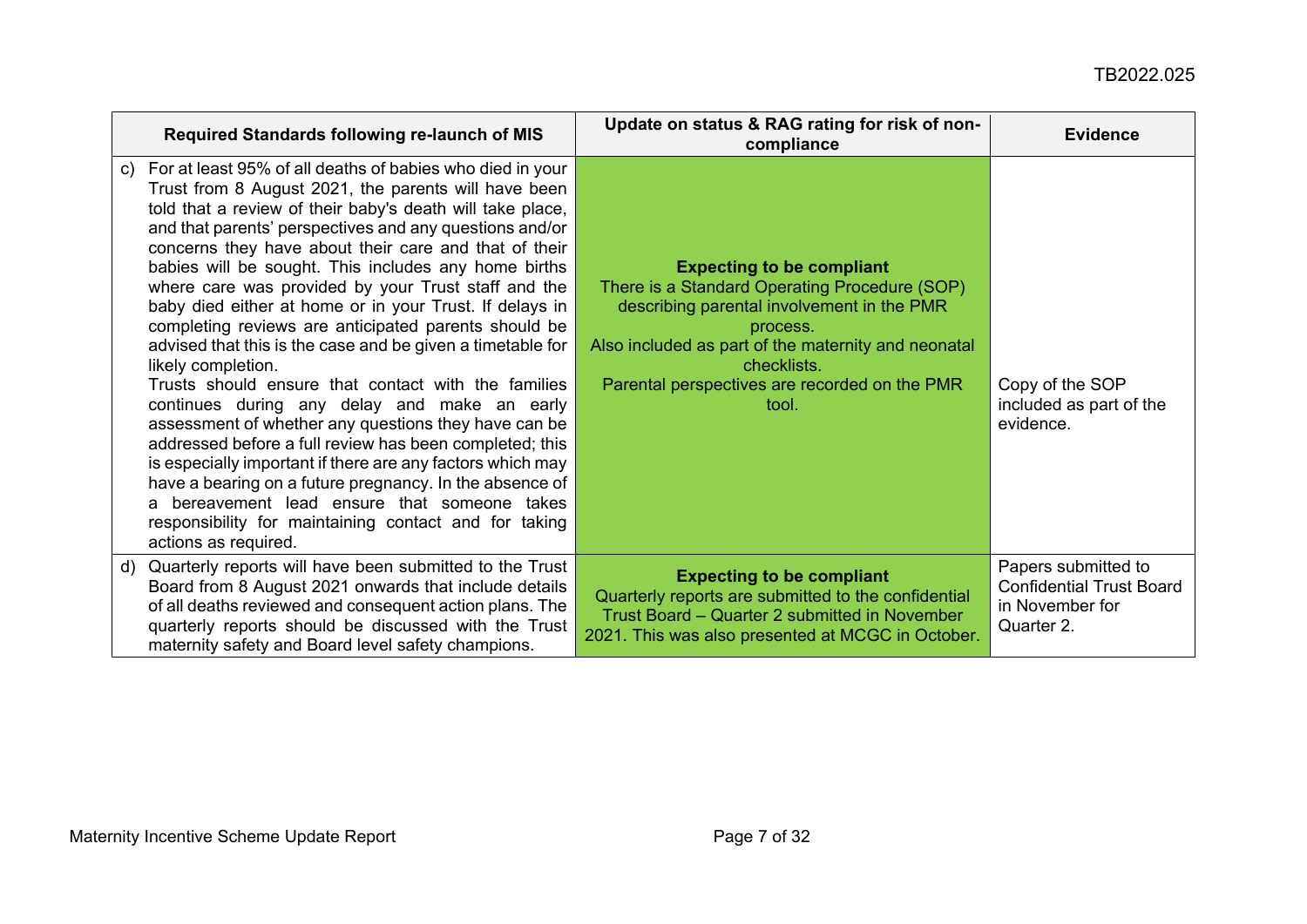**Safety Action 2**: Maternity Services Data Set (MSDS)

<span id="page-7-0"></span>

| Required Standards following re-launch of MIS                                                                                                                                                                                                                                                                                                                                                                                                                                                                                                           | Update on status & RAG rating for risk of non-<br>compliance                                                                                                                                                                                                                                                                                                                                                                                                                                                                                                                                                                                                                                                                                                                                                                                                                                                                       | <b>Evidence</b>                                                                                                                        |  |
|---------------------------------------------------------------------------------------------------------------------------------------------------------------------------------------------------------------------------------------------------------------------------------------------------------------------------------------------------------------------------------------------------------------------------------------------------------------------------------------------------------------------------------------------------------|------------------------------------------------------------------------------------------------------------------------------------------------------------------------------------------------------------------------------------------------------------------------------------------------------------------------------------------------------------------------------------------------------------------------------------------------------------------------------------------------------------------------------------------------------------------------------------------------------------------------------------------------------------------------------------------------------------------------------------------------------------------------------------------------------------------------------------------------------------------------------------------------------------------------------------|----------------------------------------------------------------------------------------------------------------------------------------|--|
| This relates to the quality, completeness of the submission to the Maternity Services Data Set (MSDS) and ongoing plans to make improvements.<br>NHS Digital will issue a monthly scorecard to data submitters (trusts) that can be presented to the Board. It will help trusts understand the<br>improvements needed in advance of the assessment months. The scorecard will be used by NHS Digital to assess whether each MSDS data<br>quality criteria has been met.<br>Criteria 1-13 will be assessed by NHS Digital and included in the scorecard. |                                                                                                                                                                                                                                                                                                                                                                                                                                                                                                                                                                                                                                                                                                                                                                                                                                                                                                                                    |                                                                                                                                        |  |
| Trust Boards to confirm that they have either:<br>1)<br>already procured a Maternity Information System<br>complying with the forthcoming framework (to be<br>published by NHSX) and are complying<br>with<br><b>DCB1513</b><br>Information Standard Notices<br>and<br><b>DCB3066</b><br>or<br>have a fully funded plan to procure a Maternity<br>Information<br>System from the<br>forthcoming<br>commercial framework and comply with the above<br>Information Standard Notices and attend at least<br>one engagement session organised by NHSX.      | <b>Moderate risk of non-compliance</b><br>This standard is to be amended to:<br>By 31 March 2022, every Trust should have an up to<br>date digital strategy for its maternity services which<br>aligns with the wider Trust Digital Strategy and<br>reflects the 7 success measures within the NHSX<br><b>What Good Looks Like Framework. The strategy</b><br>must be signed off by the Integrated Care Board. As<br>part of this, dedicated Digital Leadership should be<br>in place and have engaged with the NHSX Digital<br>Child Health and Maternity Programme by 31 March<br>2022.<br>Trusts' declaration of meeting this is due by end<br>of June 2022.<br>OUHT currently have a dedicated digital lead<br>midwife in maternity. Benchmarking of the current<br>maternity digital strategy against the Trust digital<br>strategy and the NHSX 'What good looks like'<br>framework is in progress and is regularly updated. | NHS England and<br>Improvement will cross-<br>reference self-certification<br>of criteria 2-5 (inclusive)<br>against NHS Digital data. |  |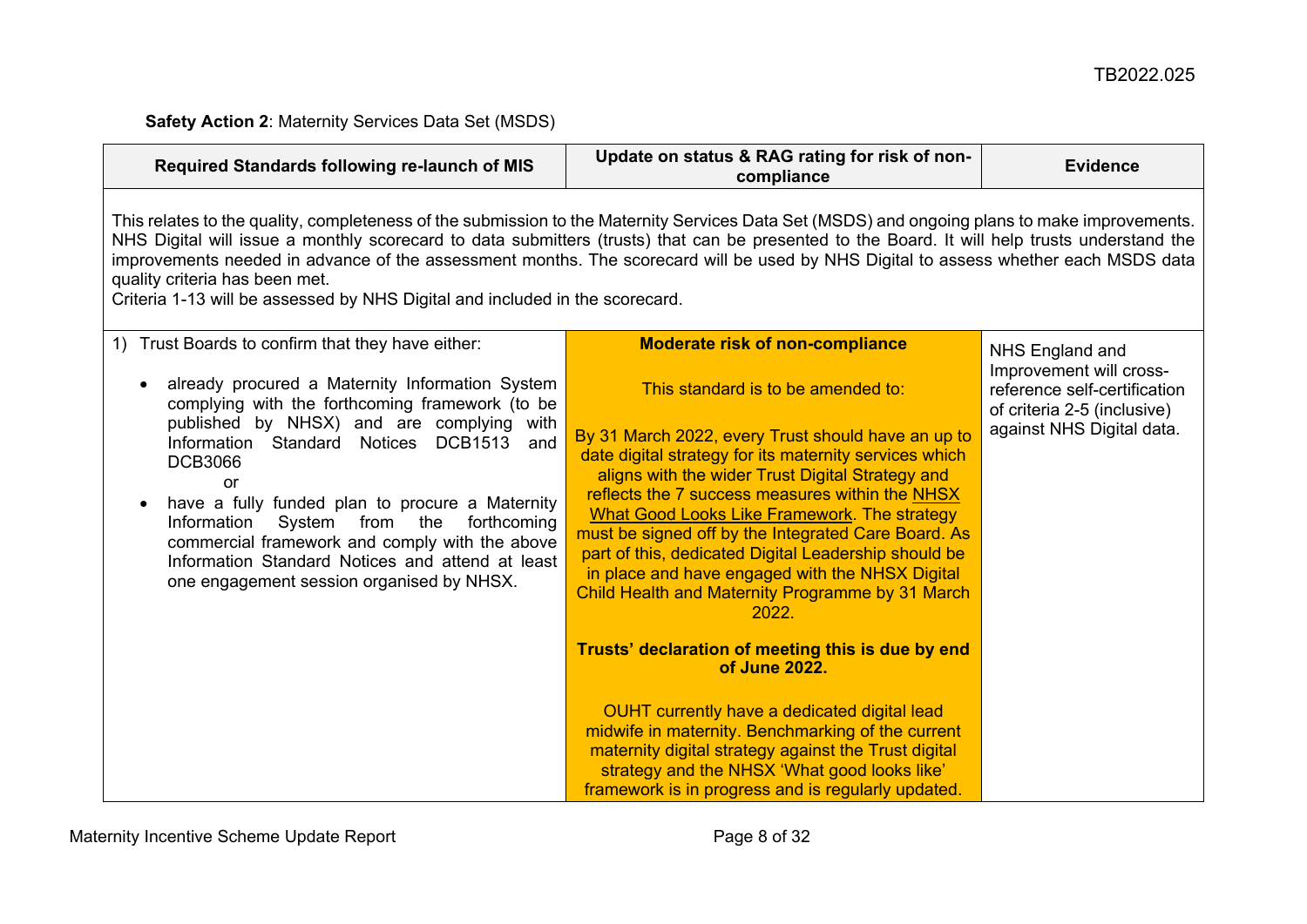| Required Standards following re-launch of MIS                                                                                                                                                                                                                                                                                                                             | Update on status & RAG rating for risk of non-<br>compliance                                                                                                                                                                                                                               | <b>Evidence</b>                                                                                                                                      |
|---------------------------------------------------------------------------------------------------------------------------------------------------------------------------------------------------------------------------------------------------------------------------------------------------------------------------------------------------------------------------|--------------------------------------------------------------------------------------------------------------------------------------------------------------------------------------------------------------------------------------------------------------------------------------------|------------------------------------------------------------------------------------------------------------------------------------------------------|
| Trust Boards to assure themselves that at least 9 out of<br>2)<br>11 Clinical Quality Improvement Metrics (CQIMs) have<br>passed the associated data quality criteria on the<br>national Maternity Services Dashboard for data<br>submissions relating to activity in January 2022. The<br>data for January 2022 will be available on the dashboard<br>during April 2022. | <b>Moderate risk of non-compliance</b><br>Only 2/11 CQIM's were passed in August 2021 but<br>as of January 2022 we are now fully compliant with<br>this action according to the national Digital Quality<br>team (Awaiting written confirmation).                                          |                                                                                                                                                      |
| January 2022 data contained height and weight data, or<br>3)<br>a calculated Body Mass Index (BMI), recorded by 14+1<br>weeks gestation for 90% of women reaching 14+1<br>weeks gestation in the month.                                                                                                                                                                   | <b>Moderate risk of non-compliance</b><br>The information team are in discussion with NHSX<br>about the correct reporting methods as we are<br>submitting data, but it is still showing as not<br>achieved.<br>To be reported April 2022                                                   | Due to the three month<br>pause in the Maternity<br>Incentive Scheme, trusts<br>will no longer be assessed<br>on their MSDS data in<br>January 2022. |
| January 2022 data contained Complex Social Factor<br>4)<br>Indicator (at antenatal booking) data for 95% of women<br>booked in the month.                                                                                                                                                                                                                                 | <b>Moderate risk of non-compliance</b><br>The information team are in discussion with NHSX<br>about the correct reporting methods as we are<br>submitting data, but it is still showing as not<br>achieved.<br>To be reported April 2022                                                   |                                                                                                                                                      |
| Trust Boards to confirm to NHS Resolution that they<br>5)<br>have passed the associated data quality criteria on the<br>national Maternity Services Dashboard for data<br>submissions relating to activity in January 2022 for the<br>following 5 metrics:                                                                                                                | <b>Moderate risk of non-compliance</b><br>Due to the three month pause in the Maternity<br>Incentive Scheme, trusts will no longer be assessed<br>on their MSDS data in January 2022. However, we<br>currently meet all 5 components for this standard<br>(Awaiting written confirmation). |                                                                                                                                                      |
| <b>Continuity of carer (CoC)</b><br>1. The proportion (%) of women placed on a CoC<br>pathway by the 28 weeks antenatal appointment, as<br>measured at 29 weeks gestation<br>2. The proportion (%) of women receiving CoC                                                                                                                                                 | The Maternity Incentive Scheme Safety Action 2<br>criteria relating to personalised care and support<br>plans have been revised (25/01/2022).                                                                                                                                              |                                                                                                                                                      |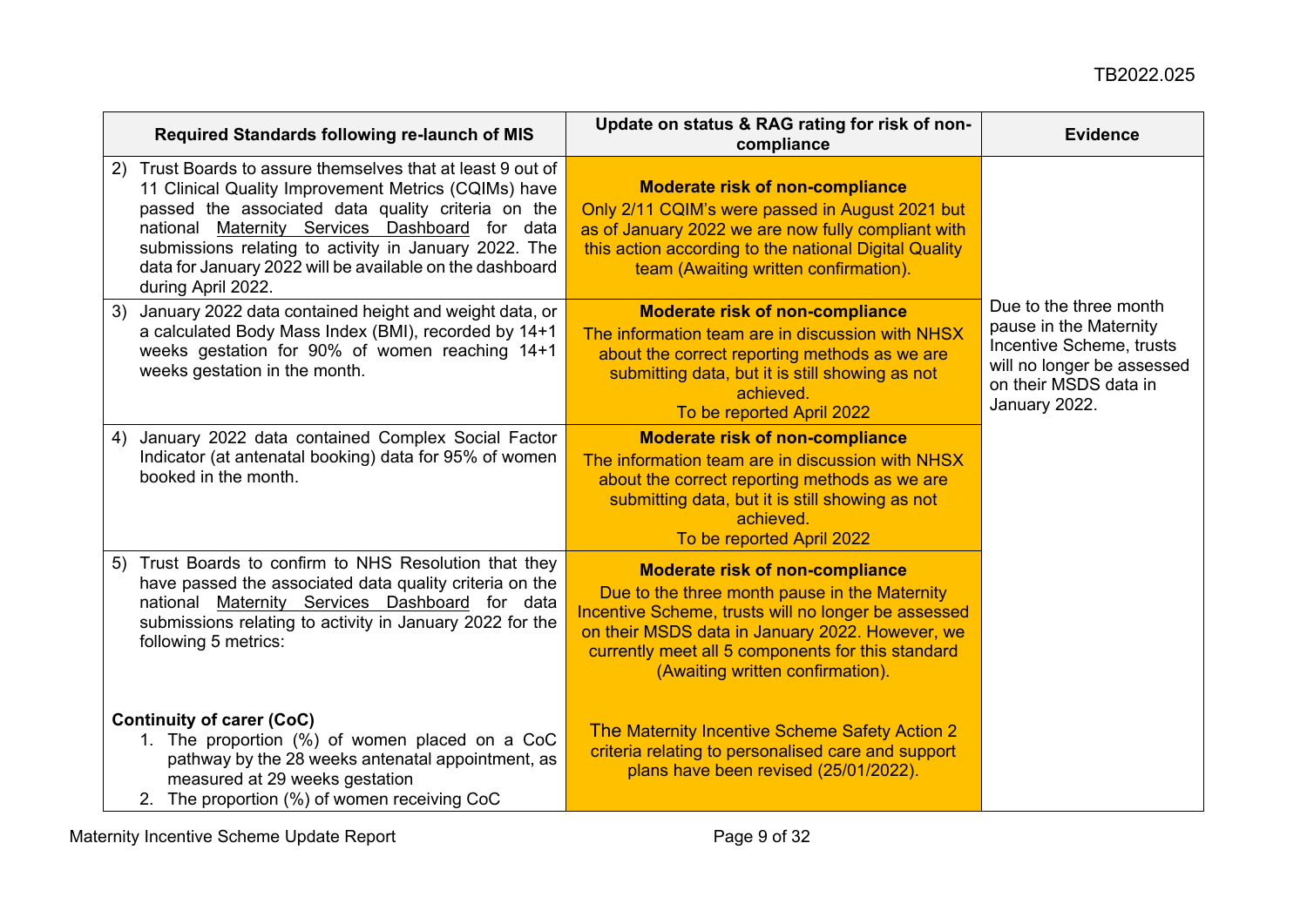| Required Standards following re-launch of MIS                                                                                                                                                                                                                                                                                                                                                                                                                                                                                                                                                                                                                                                                                                                                                                                                                                                                                                                                                         | Update on status & RAG rating for risk of non-<br>compliance                                                                                                                                                                                                                                                                                                                                                                                                                                                        | <b>Evidence</b>                                                                                                            |
|-------------------------------------------------------------------------------------------------------------------------------------------------------------------------------------------------------------------------------------------------------------------------------------------------------------------------------------------------------------------------------------------------------------------------------------------------------------------------------------------------------------------------------------------------------------------------------------------------------------------------------------------------------------------------------------------------------------------------------------------------------------------------------------------------------------------------------------------------------------------------------------------------------------------------------------------------------------------------------------------------------|---------------------------------------------------------------------------------------------------------------------------------------------------------------------------------------------------------------------------------------------------------------------------------------------------------------------------------------------------------------------------------------------------------------------------------------------------------------------------------------------------------------------|----------------------------------------------------------------------------------------------------------------------------|
| <b>Personalised Care and Support Planning</b><br><b>Important note:</b> A woman's Personalised Care and<br>Support Plan is a live document that should be reviewed at<br>each appointment. The below timescales indicate the point<br>at which a plan for the relevant phase should have been<br>started in discussion with the woman and recorded in<br>MSDS. Please see the technical guidance section for<br>further information on the type of information that should be<br>included within plans by these timescales.<br>3. The proportion (%) of women who have an antenatal<br>care plan by 16+1 weeks gestation age (119 days)<br>which is part of a personalised care and support<br>plan.<br>4. The proportion (%) of women who have a birth care<br>which is part of a personalised care and support<br>plan.<br>The proportion (%) of women who have a<br>5.<br>postpartum care plan by 36+1 weeks gestation age<br>(259 days) which is part of a personalised care and<br>support plan. | The Maternity Incentive Scheme Safety Action 2<br>criteria relating to personalised care and support<br>plans have been revised (25/01/2022).<br>Following user feedback, the following data<br>measures have temporarily been removed pending<br>a review into their suitability:<br>CQIMDQ35<br>$\bullet$<br>CQIMDQ40<br>CQIMDQ41<br>CQIMDQ42<br>$\bullet$<br>These data quality criteria, or any replacement<br>criteria, will not be included in the assessment of<br>year 4 of the Maternity Incentive Scheme. | Awaiting revised guidance<br>on the scheme (MIS<br><b>Collaborative Advisory</b><br>Group meeting in February<br>$2022$ ). |
| The data for January 2022 will be available on the<br>dashboard during April 2022.                                                                                                                                                                                                                                                                                                                                                                                                                                                                                                                                                                                                                                                                                                                                                                                                                                                                                                                    |                                                                                                                                                                                                                                                                                                                                                                                                                                                                                                                     |                                                                                                                            |
| If the data quality for criteria 5 are not met, trusts can still<br>pass safety action 2 by evidencing sustained engagement<br>with NHS Digital which at a minimum includes monthly use<br>of the Data Quality Submission Summary Tool supplied by<br>NHS Digital (see technical guidance for further information).                                                                                                                                                                                                                                                                                                                                                                                                                                                                                                                                                                                                                                                                                   |                                                                                                                                                                                                                                                                                                                                                                                                                                                                                                                     |                                                                                                                            |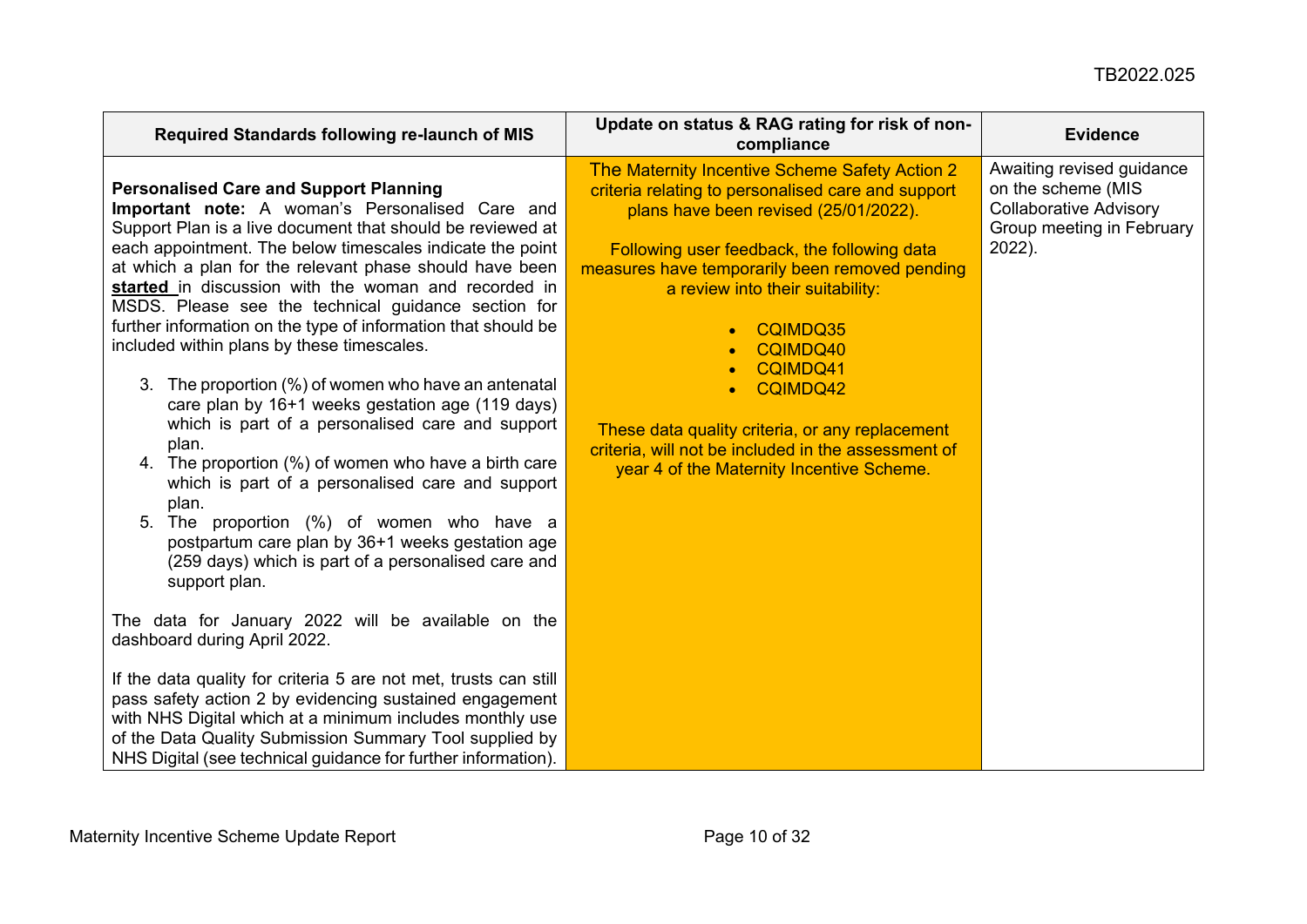<span id="page-10-0"></span>

|    | Required Standards following re-launch of MIS                                                                                                                                                                                                                                                                    | Update on status & RAG rating for risk of non-<br>compliance                                                                                                                                                                                                                                                                                                                                                                                                                                                                                                                                                                                                                                                                                                                                                                               | <b>Expected Evidence</b>                                                                                                                                                                                                     |
|----|------------------------------------------------------------------------------------------------------------------------------------------------------------------------------------------------------------------------------------------------------------------------------------------------------------------|--------------------------------------------------------------------------------------------------------------------------------------------------------------------------------------------------------------------------------------------------------------------------------------------------------------------------------------------------------------------------------------------------------------------------------------------------------------------------------------------------------------------------------------------------------------------------------------------------------------------------------------------------------------------------------------------------------------------------------------------------------------------------------------------------------------------------------------------|------------------------------------------------------------------------------------------------------------------------------------------------------------------------------------------------------------------------------|
| a) | Pathways of care into transitional care have been<br>jointly approved by maternity and neonatal teams with<br>a focus on minimising separation of mothers and<br>babies. Neonatal teams are involved in decision<br>making and planning care for all babies in transitional<br>care.                             | <b>Expecting to be compliant</b><br>Guideline for Admission and Community Referral to<br>Newborn Care Services - In this guideline there is an<br>audit section, but it is for yearly audits whereas the<br>scheme says quarterly audits. Confirmed compliant in<br>Year 3.                                                                                                                                                                                                                                                                                                                                                                                                                                                                                                                                                                | <b>Guideline for Admission</b><br>and Community Referral<br>to Newborn Care<br>Services - next review<br>due 01/10/2023.                                                                                                     |
|    |                                                                                                                                                                                                                                                                                                                  | A multi-disciplinary symposium has been held<br>involving Maternity & Neonatal leads to inform the<br>action plan designed to fully implement transitional<br>care (TC)                                                                                                                                                                                                                                                                                                                                                                                                                                                                                                                                                                                                                                                                    | A copy of the Action Plan<br>to fully implement the<br>pathway into transitional<br>care                                                                                                                                     |
| b) | The pathway of care into transitional care has been<br>fully implemented and is audited quarterly. Audit<br>findings are shared with the neonatal safety champion,<br>Local Maternity and Neonatal System (LMNS),<br>commissioner and Integrated Care System (ICS)<br>quality surveillance meeting each quarter. | <b>High risk of non compliance</b><br>As naso-gastric (NG) tube feeding has not been fully<br>implemented on the ward where transitional care is<br>provided at the time of the report, we are unable to<br>meet the required standard that TC has been fully<br>implemented. The pandemic has affected staffing and<br>also impacted on the bedspace allocated to TC. This<br>is now improving. Additionally, due to the Neonatal<br>Unit being on red alert, the necessary training has not<br>been completed. The MIS requires an action plan to<br>address point (b) if full implementation is not likely to<br>be achieved. This action plan was submitted for<br>approval by the Trust Management Executive on<br>24/02/2022<br>Audit results for TC (Quarter 2) presented at the<br><b>Safety Champion meeting in December 2021</b> | Copy of the Action Plan to<br>fully implement the<br>pathway into transitional<br>care (TC)<br>Audit (ongoing)<br>Copy of agenda and<br>minutes of TME March<br>2022 (Relevant meeting<br>TBC through governance<br>process) |

# **Safety Action 3**: Transitional Care & Avoiding Term Admissions into Neonatal Units Programme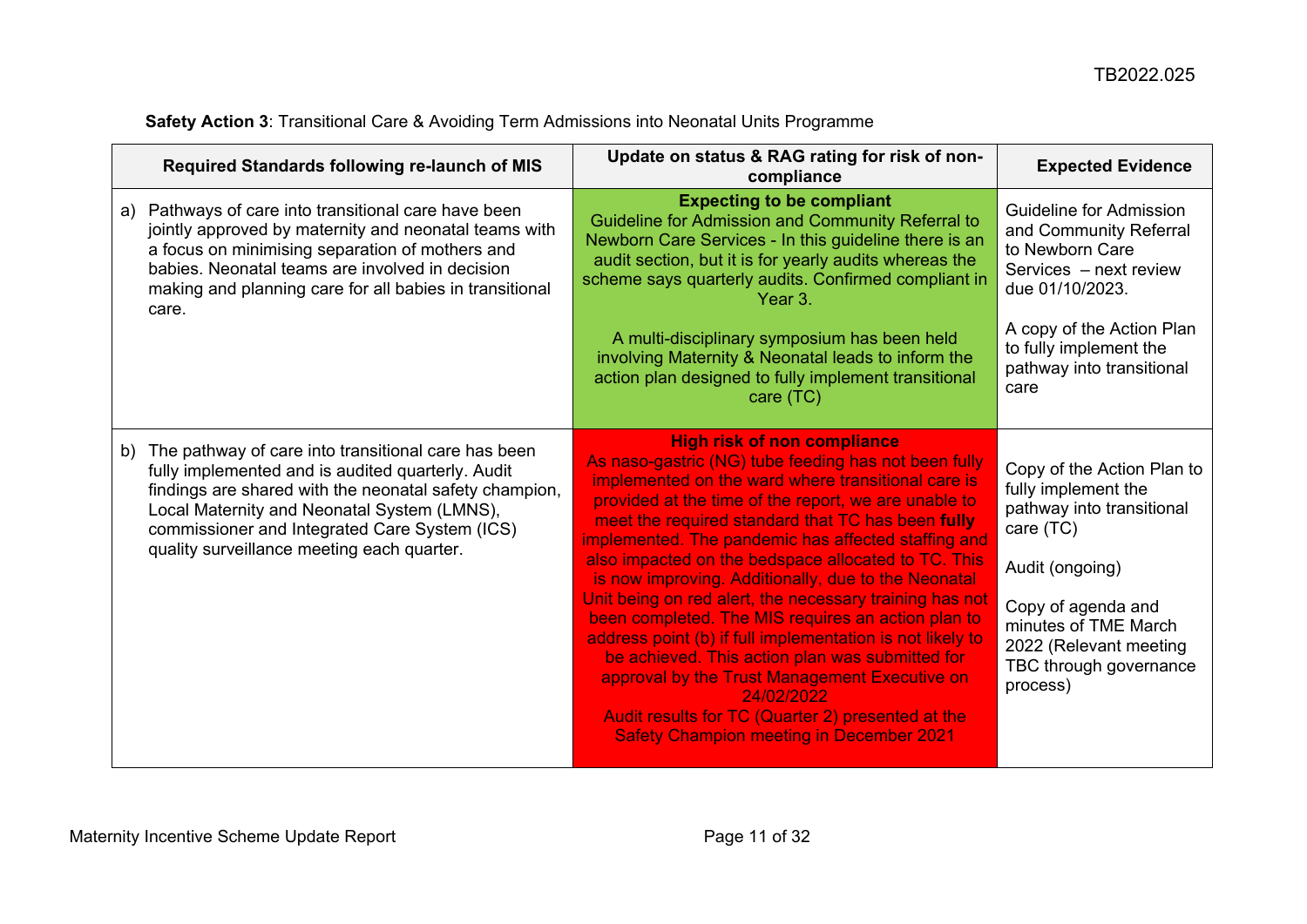| Required Standards following re-launch of MIS                                                                                                                                                                                                                                                                                                                                                                                                                                                                                                                                                                                                                                        | Update on status & RAG rating for risk of non-<br>compliance                                                                                                                                                                                                                                      | <b>Expected Evidence</b>                                                                                                                     |
|--------------------------------------------------------------------------------------------------------------------------------------------------------------------------------------------------------------------------------------------------------------------------------------------------------------------------------------------------------------------------------------------------------------------------------------------------------------------------------------------------------------------------------------------------------------------------------------------------------------------------------------------------------------------------------------|---------------------------------------------------------------------------------------------------------------------------------------------------------------------------------------------------------------------------------------------------------------------------------------------------|----------------------------------------------------------------------------------------------------------------------------------------------|
| c) A data recording process for capturing existing<br>transitional care activity, (regardless of place – which<br>could be a Transitional Care (TC), postnatal ward,<br>virtual outreach pathway etc.) has been embedded. If<br>not already in place, a secondary data recording<br>process is set up to inform future capacity<br>management for late preterm babies who could be<br>cared for in a TC setting. The data should capture<br>babies between 34+0-36+6 weeks gestation at birth,<br>who neither had surgery nor were transferred during<br>any admission, to monitor the number of special care<br>or normal care days where supplemental oxygen was<br>not delivered. | <b>Expecting to be compliant</b><br>This exists via BADGERNET data capture system.<br>TC activity is captured using HRG XA05 codes. The<br>criteria could be extended to include all babies born 34<br>to 36 weeks who did not have supplemental oxygen<br>are classed as special care (HRG XA04) | Audit (Admissions to NNU<br>of late pre-term babies<br>Q2) ongoing                                                                           |
| d) Commissioner returns for Healthcare Resource<br>Groups (HRG) 4/XA04 activity as per Neonatal Critical<br>Care Minimum Data set (NCCMDS) version 2 are<br>available to be shared on request with the operational<br>delivery network (ODN), Local Maternity and Neonatal<br>System (LMNS) and commissioners to inform capacity<br>planning as part of the family integrated care<br>component of the Neonatal Critical Care<br>Transformation Review and to inform future<br>development of transitional care to minimise<br>separation of mothers and babies.                                                                                                                     | <b>Expecting to be compliant</b><br>The monthly report on care categories is sent to the<br>Maternity Clinical Governance team as evidence (At<br>request of clinical director for neonates)                                                                                                      | Copy of the quarterly<br>audit reports (ongoing).                                                                                            |
| Reviews of term admissions to the neonatal unit<br>e)<br>continue on a quarterly basis and findings are shared<br>quarterly with the Board Level Safety Champion. The<br>reviews should report on:<br>a. the number of admissions to the neonatal unit<br>that would have met current TC admissions                                                                                                                                                                                                                                                                                                                                                                                  | <b>Expecting to be compliant</b><br>Quarterly audit undertaken for quarter 2. These<br>results have been shared with the neonatal safety<br>champion on the 30/11/2021 and the maternity safety<br>champion on the 01/12/2021. Discussed at the Safety<br>Champion meeting on the 16/12/2021.     | Copy of the quarterly<br>audit reports (ongoing).<br>Agenda and Minutes of<br>the Maternity Safety<br><b>Champions Meeting</b><br>16/12/2021 |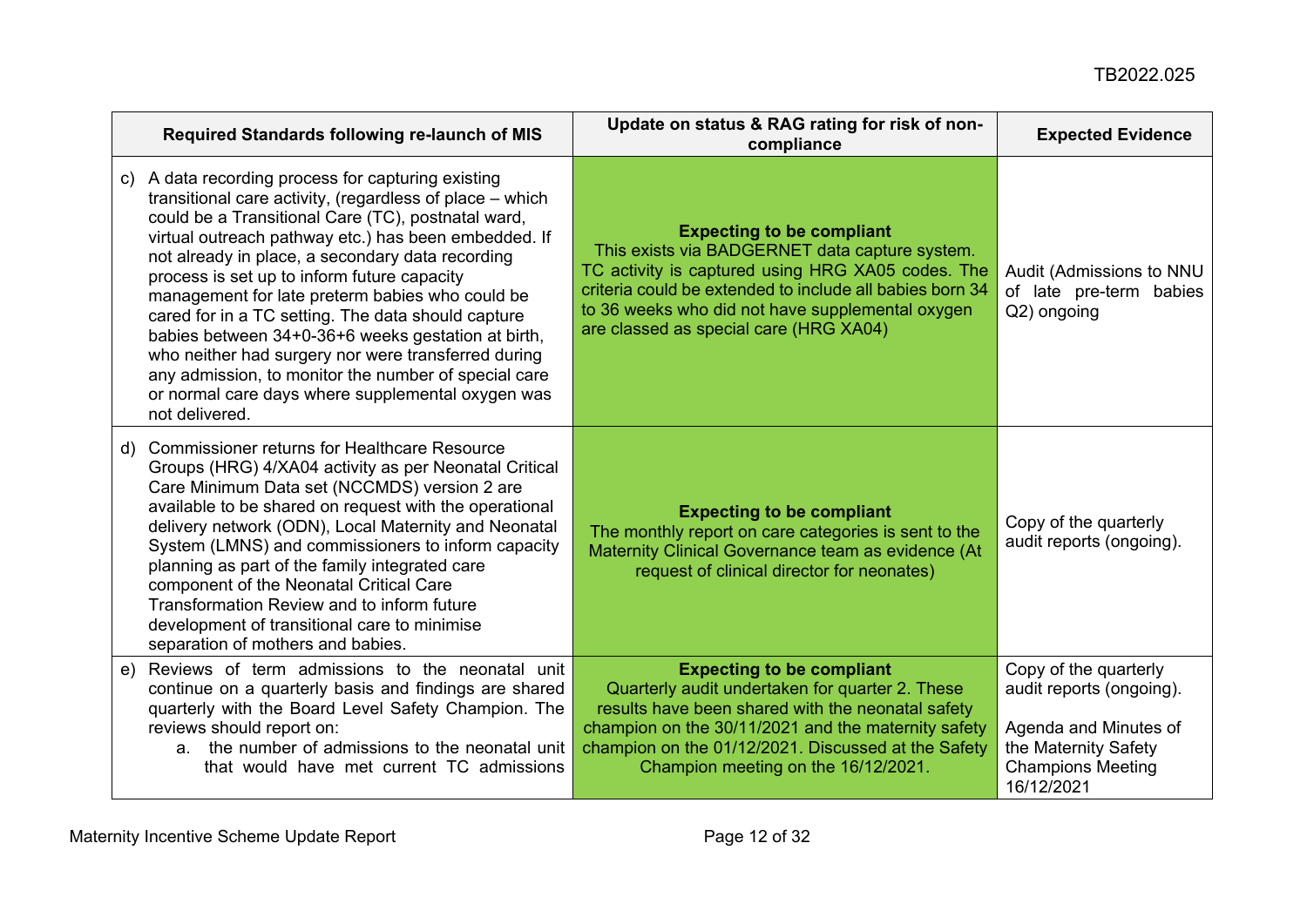| Required Standards following re-launch of MIS                                                                                                                                                                                                                                                                                                                                                                                                                  | Update on status & RAG rating for risk of non-<br>compliance                                                                                                                                                                                                                                                                                                                                                     | <b>Expected Evidence</b>                                                                                                                                                 |
|----------------------------------------------------------------------------------------------------------------------------------------------------------------------------------------------------------------------------------------------------------------------------------------------------------------------------------------------------------------------------------------------------------------------------------------------------------------|------------------------------------------------------------------------------------------------------------------------------------------------------------------------------------------------------------------------------------------------------------------------------------------------------------------------------------------------------------------------------------------------------------------|--------------------------------------------------------------------------------------------------------------------------------------------------------------------------|
| criteria but were admitted to the neonatal unit<br>due to capacity or staffing issues.<br>The review should also record the number of<br>b.<br>babies that were admitted to, or remained on<br>Neonatal Units because of their need for<br>nasogastric tube feeding, but could have been<br>cared for on a TC if nasogastric feeding was<br>supported there.<br>Findings of the review have been shared with the<br>maternity, neonatal and Board level safety | Additionally a symposium was held on 26/01/2021<br>with multi-disciplinary attendance to reach a<br>consensus for the preferred options for transitional<br>care.<br>Currently, approximately 80 babies each month<br>receive NTC with their mothers in the PNW<br>environment, equating to 3300 TC days per year. A<br>further 25 babies each month could receive TC if<br>NGT feeding was available on the PNW |                                                                                                                                                                          |
| An action plan to address local findings from the audit<br>f)<br>of the pathway (point b) and Avoiding Term<br>Admissions into Neonatal units (ATAIN) reviews (point<br>e) has been agreed with the maternity and neonatal<br>safety champions and Board level champion.                                                                                                                                                                                       | <b>Moderate risk of non-compliance</b><br>Action plan required to address the findings of point<br>(b) to presented to TME in March 2022 for approval.<br>Action (e) is compliant.                                                                                                                                                                                                                               | Copy of the action plan to<br>address point (b)<br>Copy of the agenda and<br>minutes from the relevant<br>TME meeting once<br>submitted                                  |
| Progress with the revised ATAIN action plan has been<br>g)<br>shared with the maternity, neonatal and Board level<br>safety champions, LMNS and ICS quality surveillance<br>meeting.                                                                                                                                                                                                                                                                           | <b>Expecting to be compliant</b><br>ATAIN meeting held on the 08/12/2021 - updated<br>action plan to be presented at the Maternity Clinical<br>Governance Committee when completed and then<br>will be shared with the safety champions, LMNS and<br>ICS quality surveillance meeting.                                                                                                                           | Copy of agenda and<br>minutes of the Maternity<br><b>Safety Champions</b><br>Meeting 16/12/2021<br>Copy of agenda and<br>minutes from LMNS and<br>integrated care system |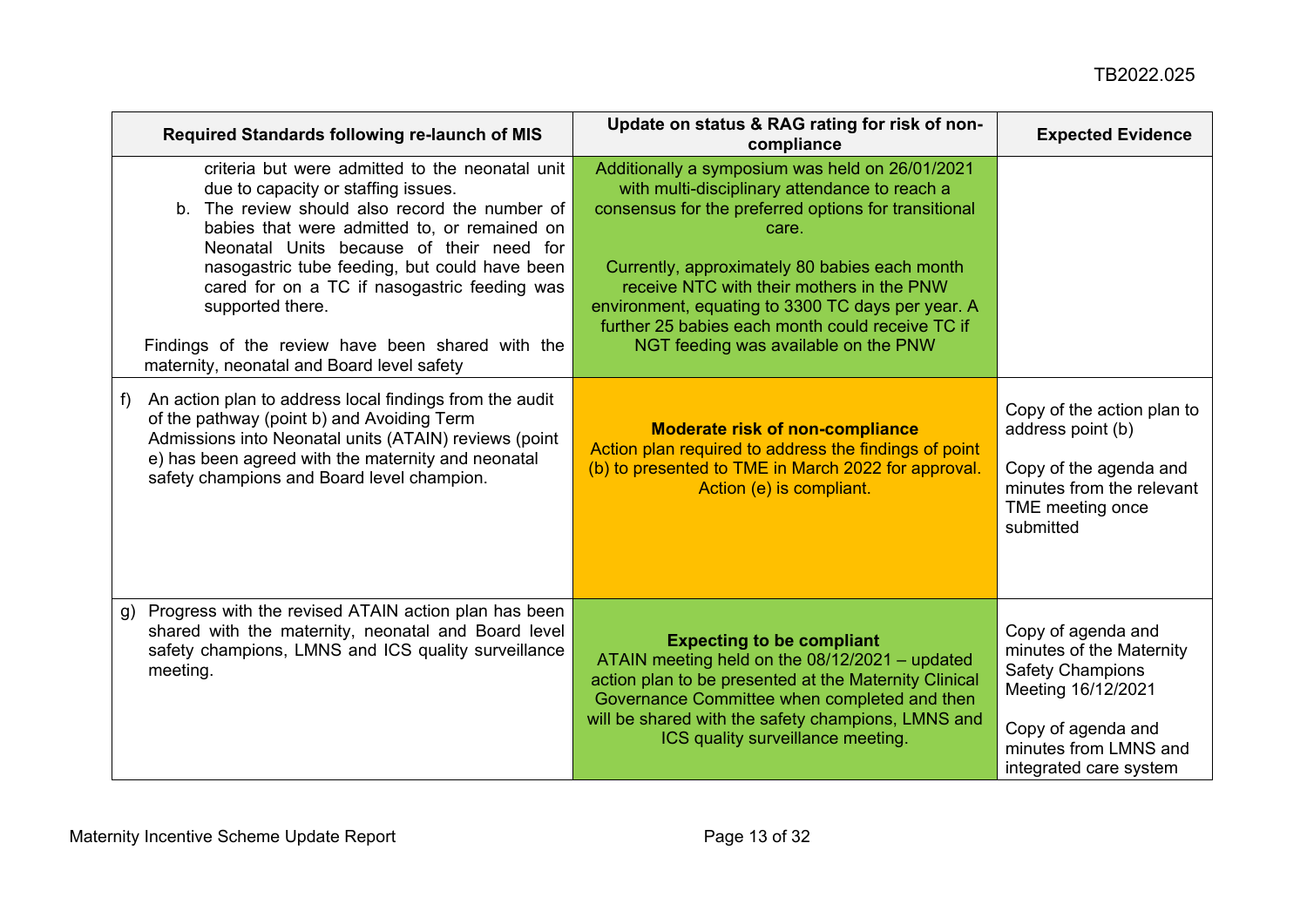| Required Standards following re-launch of MIS | Update on status & RAG rating for risk of non-<br>compliance | <b>Expected Evidence</b>               |
|-----------------------------------------------|--------------------------------------------------------------|----------------------------------------|
|                                               |                                                              | (ICS) quality surveillance<br>meeting. |

# **Safety Action 4**: Clinical Workforce Planning

<span id="page-13-0"></span>

| Required Standards following re-launch of MIS                                                                                                                                                                                                                                                                                                                                                                                                                          | Update on status & RAG rating for risk of non-<br>compliance                                                                                                                                                                             | <b>Evidence</b>                                                                                                                                                                                |
|------------------------------------------------------------------------------------------------------------------------------------------------------------------------------------------------------------------------------------------------------------------------------------------------------------------------------------------------------------------------------------------------------------------------------------------------------------------------|------------------------------------------------------------------------------------------------------------------------------------------------------------------------------------------------------------------------------------------|------------------------------------------------------------------------------------------------------------------------------------------------------------------------------------------------|
| a) Obstetric Medical Workforce<br>The obstetric consultant team and maternity senior<br>1.<br>management team should acknowledge and commit to<br>incorporating the principles outlined in the RCOG<br>workforce document:' Roles and responsibilities of the<br>consultant providing acute care in obstetrics and<br>gynaecology' into their service<br>https://www.rcog.org.uk/en/careers-training/workplace-<br>workforce-issues/roles-responsibilities-consultant- | <b>Moderate Risk of non-compliance</b><br>Confirmation from the Clinical Director (CD) that the<br>unit would be adopting the RCOG guidance – email<br>received on the 24/11/2021 following the consultant<br>meeting on the 23/11/2021. | Email from the Clinical<br>Director (CD) that the unit<br>would be adopting the<br>guidance - email<br>received on the<br>24/11/2021 following the<br>consultant meeting on the<br>23/11/2021. |
| report/<br>Units should monitor their compliance of consultant<br>2.<br>attendance for the clinical situations listed in this                                                                                                                                                                                                                                                                                                                                          | The relevant guidelines will be updated in<br>December 2021 and the CD will also create a<br>document with the list for a quick way to refer to it.                                                                                      | A list of the guidelines that<br>have been updated.                                                                                                                                            |
| document when a consultant is required to attend in<br>person. Episodes where attendance has not been<br>possible should be reviewed at unit level as an<br>opportunity for departmental learning with agreed                                                                                                                                                                                                                                                          | Monthly audit to be commenced from the 1 <sup>st</sup><br>January 2022. Further work to be undertaken to<br>look at how this will be undertaken (ongoing).                                                                               | Communication to staff<br>about the change $-$ copy<br>of the email to inform staff.                                                                                                           |
| strategies and action plans implemented to prevent<br>further non-attendance. Trust requirement should be<br>shared with the Trust board, the board-level safety<br>champions as well as LMS.                                                                                                                                                                                                                                                                          |                                                                                                                                                                                                                                          | Audits to<br>reported<br>be<br>MCGC.<br>monthly<br>at<br>Minutes of MCGC.                                                                                                                      |
| b) Anaesthetic Medical Workforce<br>A duty anaesthetist is immediately available for the<br>obstetric unit 24 hours a day and should have clear                                                                                                                                                                                                                                                                                                                        | <b>Expecting to be compliant</b><br>At OUH there is a resident obstetric anaesthetist 24<br>hours a day with responsibilities solely for obstetric                                                                                       | Copy of the rosters with<br>names redacted.                                                                                                                                                    |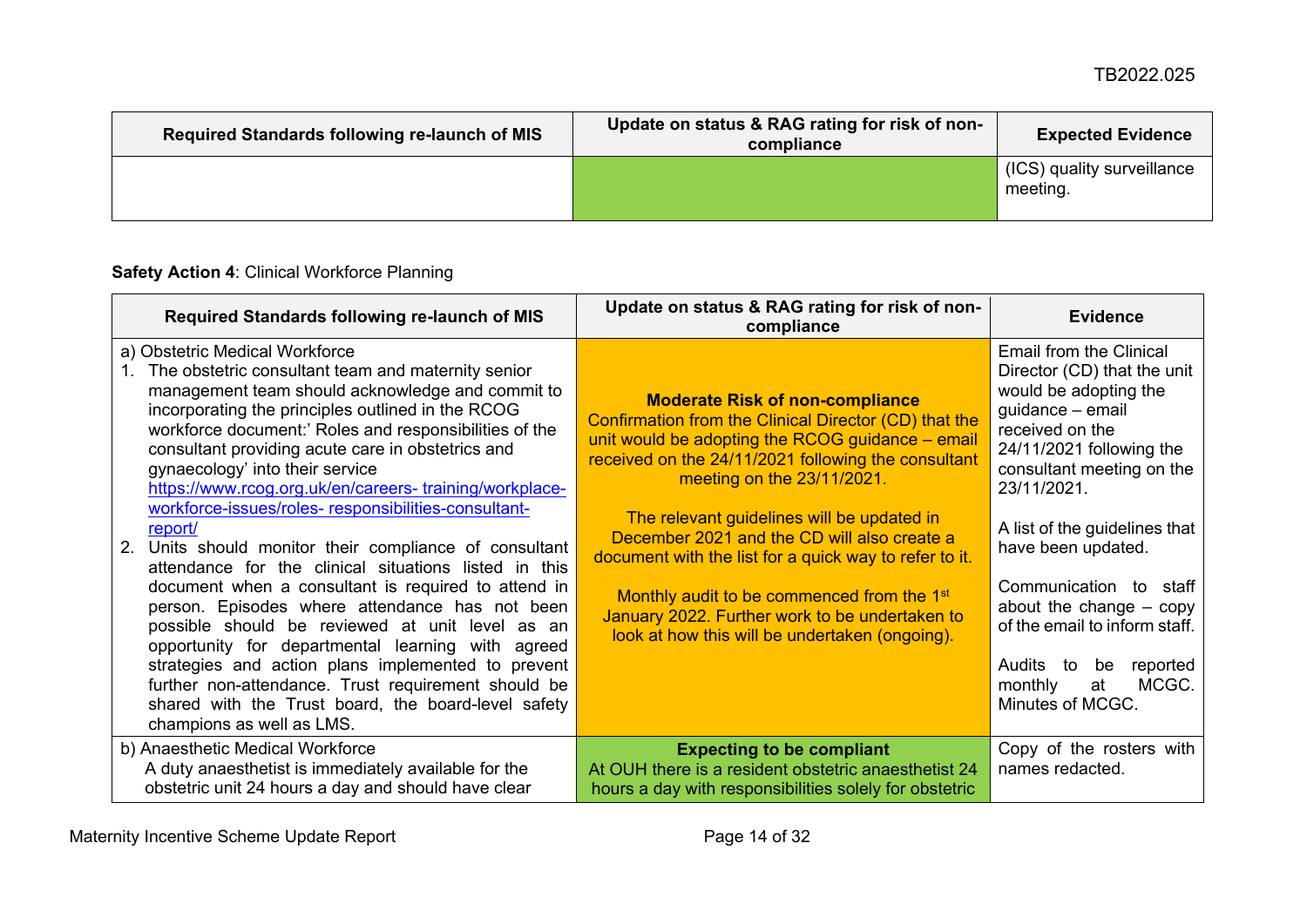| Required Standards following re-launch of MIS                                                                                                                                                                                                                                                                                                                                                                                                                                                                                                                                                                                                                                     | Update on status & RAG rating for risk of non-<br>compliance                                                                                                                                                                                                                                                                                                                                                                                   | <b>Evidence</b>                                                                                                                                            |
|-----------------------------------------------------------------------------------------------------------------------------------------------------------------------------------------------------------------------------------------------------------------------------------------------------------------------------------------------------------------------------------------------------------------------------------------------------------------------------------------------------------------------------------------------------------------------------------------------------------------------------------------------------------------------------------|------------------------------------------------------------------------------------------------------------------------------------------------------------------------------------------------------------------------------------------------------------------------------------------------------------------------------------------------------------------------------------------------------------------------------------------------|------------------------------------------------------------------------------------------------------------------------------------------------------------|
| lines of communication to the supervising anaesthetic<br>consultant at all times. Where the duty anaesthetist has<br>other responsibilities, they should be able to delegate<br>care of their non-obstetric patients in order to be able to<br>attend immediately to obstetric patients. (ACSA<br>standard 1.7.2.1)                                                                                                                                                                                                                                                                                                                                                               | anaesthesia. This anaesthetist is always supervised<br>by one of the 14 consultant obstetric anaesthetists<br>who cover the Delivery Suite. The consultants have<br>daytime and twilight sessions on Delivery Suite and<br>participate in the out of hours obstetric anaesthetic<br>consultant on call rota.                                                                                                                                   |                                                                                                                                                            |
| <b>Neonatal Medical Workforce</b><br>C)<br>The neonatal unit meets the British Association of<br>Perinatal Medicine (BAPM) national standards of junior<br>medical staffing.<br>If the requirements had not been met in both year 3 and<br>year 4 of MIS, Trust Board should evidence progress<br>against the action plan developed in year 3 of MIS as<br>well include new relevant actions to address<br>deficiencies.<br>If the requirements had been met in year 3 without the<br>need of developing an action plan to address<br>deficiencies, however they are not met in year 4, Trust<br>Board should develop an action plan in year 4 of MIS to<br>address deficiencies. | <b>Compliant</b><br>Confirmation from the Clinical lead for Neonatal<br>Intensive Care that the neonatal medical doctor<br>numbers have been fully recruited (there are no<br>vacancies) and they are fully compliant.                                                                                                                                                                                                                         | Copy of the email from<br>neonatal clinical lead.                                                                                                          |
| <b>Neonatal Nursing Workforce</b><br>d)<br>The neonatal unit meets the service specification for<br>neonatal nursing standards.<br>If the requirements had not been met in both year 3 and<br>year 4 of MIS, Trust Board should evidence progress<br>against the action plan developed in year 3 of MIS as<br>well include new relevant actions to address<br>deficiencies.<br>If the requirements had been met in year 3 without the<br>need of developing an action plan to address<br>deficiencies, however they are not met in year 4, Trust                                                                                                                                  | <b>Moderate risk of non-compliance</b><br><b>Confirmation received from the Divisional Director of</b><br>Nursing that work continues against the action plan.<br><b>Current vacancies for December 2021</b><br>Band $7 - 2.66$ wte<br>$\bullet$<br>Band $6 - 7.67$ wte<br>$\bullet$<br>Band $5 - +2$ wte<br>$\bullet$<br>Band $4 - 2.28$ wte<br>Current recruitment is ahead of the target for the<br>first year of the 5 year business plan. | Copy of the business<br>case from year 3 with the<br>5 year plan that was<br>presented to Trust<br><b>Management Executive</b><br>Meeting on 01 July 2021. |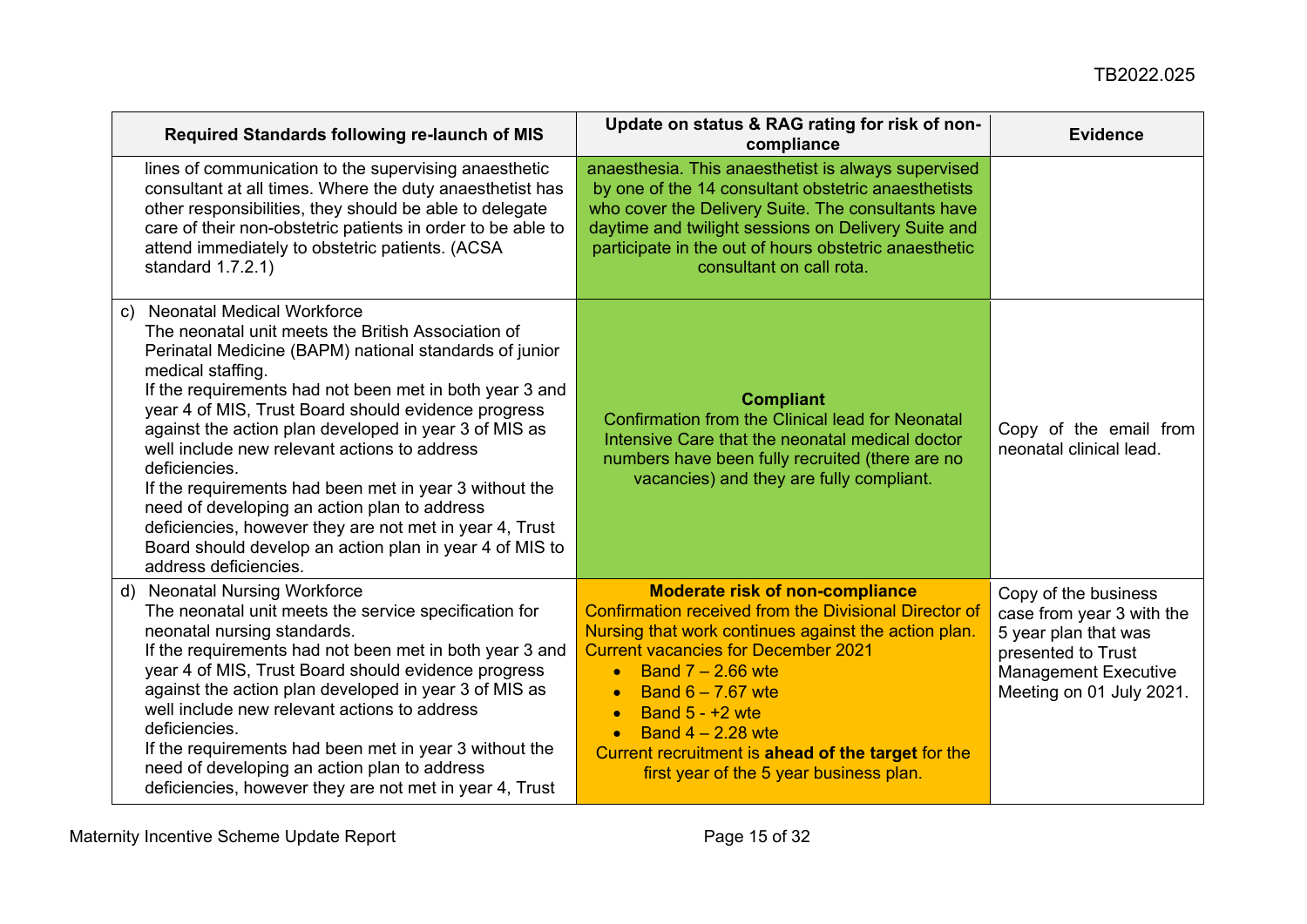| <b>Required Standards following re-launch of MIS</b>                                                                                                                                              | Update on status & RAG rating for risk of non-<br>compliance | <b>Evidence</b> |
|---------------------------------------------------------------------------------------------------------------------------------------------------------------------------------------------------|--------------------------------------------------------------|-----------------|
| Board should develop an action plan in year 4 of MIS to<br>address deficiencies and share this with the Royal<br>College of Nursing, LMS and Neonatal Operational<br>Delivery Network (ODN) Lead. |                                                              |                 |

#### **Safety Action 5**: Midwifery Workforce Planning

<span id="page-15-0"></span>

| Required Standards following re-launch of MIS                                                                                                                                                                                               | Update on status & RAG rating for risk of<br>non-compliance                                                                                                                                                                                                                                                                | <b>Evidence</b>                                                                                                          |
|---------------------------------------------------------------------------------------------------------------------------------------------------------------------------------------------------------------------------------------------|----------------------------------------------------------------------------------------------------------------------------------------------------------------------------------------------------------------------------------------------------------------------------------------------------------------------------|--------------------------------------------------------------------------------------------------------------------------|
| a) A systematic, evidence-based process to calculate<br>midwifery staffing establishment is completed.                                                                                                                                      | <b>Compliant</b><br>Currently use Birth Rate Plus. This is currently<br>being refreshed.                                                                                                                                                                                                                                   |                                                                                                                          |
| b) The midwifery coordinator in charge of labour ward<br>must have supernumerary status; (defined as having<br>no caseload of their own during their shift) to ensure<br>there is an oversight of all birth activity within the<br>service. | <b>Expecting to be compliant</b><br>Supernumerary coordinator allocated to Delivery<br>Suite (DS) and there is also a second band 7<br>allocated to Delivery Suite (DS).<br>Escalated to the bleep holder (and manager on call<br>out of hours) if there is a risk that they would not be<br>able to remain supernumerary. | MIS Safe<br>Copy of SA5<br><b>Staffing Paper</b><br>Staff Escalation<br>Copy<br>of<br>Policy Updated in February<br>2022 |
| c) All women in active labour receive one-to-one<br>midwifery care.                                                                                                                                                                         | <b>Expecting to be compliant</b><br>Any occasions where women in active labour do not<br>receive continuous 1:1 midwifery care are<br>investigated through the OUHT reporting<br>mechanism. Investigations into 4 reported incidents<br>in Quarter 3 have been concluded and OUHT have                                     | Copy of bi-annual Maternity<br>Safe Staffing Paper Q1/Q2<br>2021/2022 submitted<br>to<br><b>Trust Board March 2022</b>   |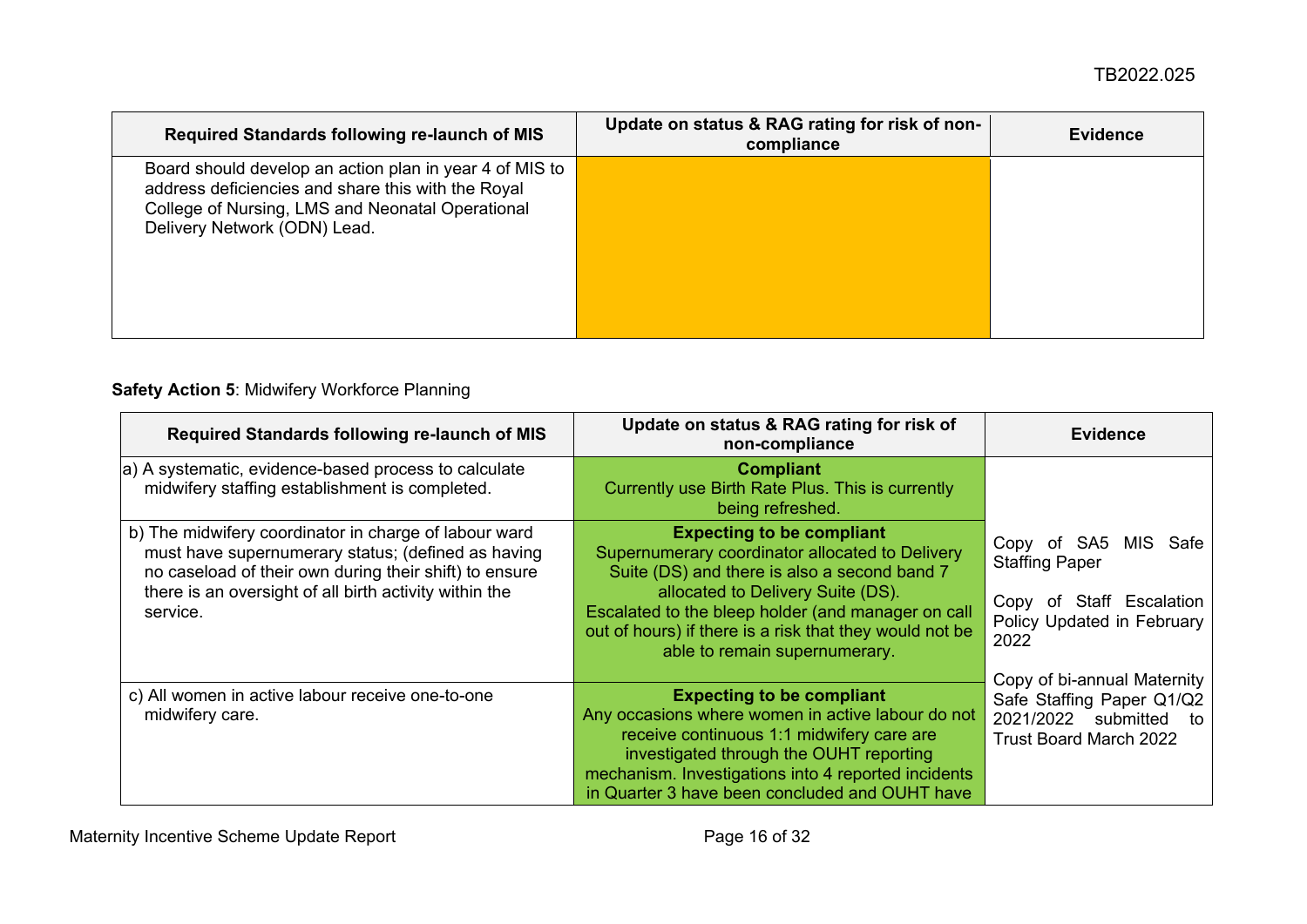| Required Standards following re-launch of MIS                                                                                                                    | Update on status & RAG rating for risk of<br>non-compliance                                                                                    | <b>Evidence</b> |
|------------------------------------------------------------------------------------------------------------------------------------------------------------------|------------------------------------------------------------------------------------------------------------------------------------------------|-----------------|
|                                                                                                                                                                  | been found to be 100% compliant with this element.<br>Quarterly updates are provided to the Maternity<br><b>Clinical Governance Committee.</b> |                 |
| d) Submit a midwifery staffing oversight report that covers<br>staffing/safety issues to the Board every 6 months,<br>during the MIS Year Four reporting period. | <b>Expecting to be compliant</b><br>Bi-annual Safe Staffing paper covering Q1 and Q2<br>submitted through MCGC to Trust Board                  |                 |

#### **Safety Action 6**: Saving Babies Lives Care Bundle Version Two (SBLCBv2)

<span id="page-16-0"></span>

| Required Standards following re-launch of MIS                                                                                                                                                                                                                                                                                                                                                                                                                                                                                                                                                                                                                                           | Update on status & RAG rating for risk of<br>non-compliance                      | <b>Evidence</b>              |
|-----------------------------------------------------------------------------------------------------------------------------------------------------------------------------------------------------------------------------------------------------------------------------------------------------------------------------------------------------------------------------------------------------------------------------------------------------------------------------------------------------------------------------------------------------------------------------------------------------------------------------------------------------------------------------------------|----------------------------------------------------------------------------------|------------------------------|
| 1. Trust Board level consideration of how its organisation is<br>complying with the Saving Babies' Lives care bundle<br>version two (SBLCBv2), published in April 2019.<br>Note: Full implementation of the SBLCBv2 is included in the<br>2020/21 standard contract.                                                                                                                                                                                                                                                                                                                                                                                                                    | See below                                                                        |                              |
| Each element of the SBLCBv2 should have been<br>implemented. Trusts can implement an alternative<br>intervention to deliver an element of the care bundle if it<br>has been agreed with their commissioner (CCG). It is<br>important that specific variations from the pathways<br>described within SBLCBv2 are also agreed as acceptable<br>clinical practice by their Clinical Network.<br>Suspension of the quarterly care bundle surveys until<br>3.<br>January 2022. The survey will be distributed by the Clinical<br>Networks and should be completed and returned to the<br>Network<br>Clinical<br>directly<br>or<br>to<br>England.maternitytransformation@nhs.net from January | <b>High Risk of Non-compliance</b><br>with each element, please see detail below | Quarterly survey<br>ongoing. |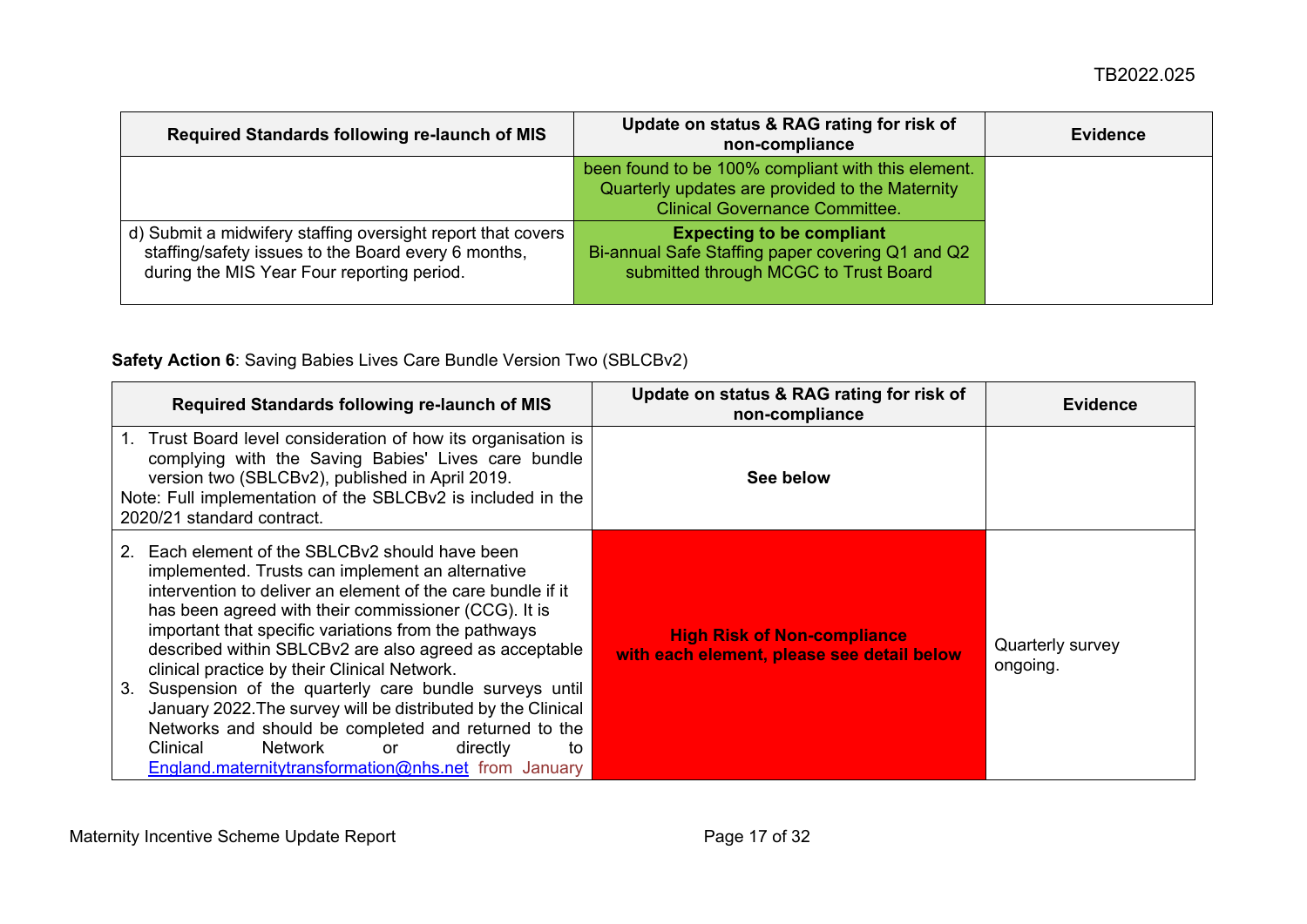### TB2022.025

| Required Standards following re-launch of MIS                                                                                                                                                                                                                                                  | Update on status & RAG rating for risk of<br>non-compliance                                                                                                                                                                  | <b>Evidence</b>                                                         |
|------------------------------------------------------------------------------------------------------------------------------------------------------------------------------------------------------------------------------------------------------------------------------------------------|------------------------------------------------------------------------------------------------------------------------------------------------------------------------------------------------------------------------------|-------------------------------------------------------------------------|
| 2022 onwards. Evidence of the completed quarterly care<br>bundle surveys should be submitted to the Trust board.                                                                                                                                                                               |                                                                                                                                                                                                                              |                                                                         |
|                                                                                                                                                                                                                                                                                                | The following table outlines the assurance required to assess compliance with each element of the care bundle                                                                                                                |                                                                         |
| <b>Element One</b>                                                                                                                                                                                                                                                                             | <b>High Risk of Non-compliance</b>                                                                                                                                                                                           |                                                                         |
| Process indicators:                                                                                                                                                                                                                                                                            |                                                                                                                                                                                                                              |                                                                         |
| A. Percentage of women where Carbon Monoxide (CO)<br>measurement at booking is recorded.<br>B. Percentage of women where CO measurement at 36<br>weeks is recorded.<br>Note: The relevant data items for these process indicators<br>should be recorded on the providers Maternity Information | NHS Resolutions (NHSR) have confirmed that<br>monthly audits need to be carried out for all<br>women at booking and at 36 weeks. It is no<br>longer acceptable to carry out an audit of<br>consecutive notes for each month. | <b>Weekly Audits to assess</b><br>CO screening<br>compliance            |
| System (MIS) and included in the MSDS submissions to NHS<br>Digital in an MSDSv2 Information Standard Notice compatible<br>format, including SNOMED-CT coding. The Trust board                                                                                                                 | The NHSR were contacted on 23/11/2021 to<br>clarify some points to assist with evidencing this<br>element: A reply was received on 22/12/2021                                                                                | Audit to assess referral<br>to smoking cessation<br>services            |
| should receive data from the organisation's MIS evidencing an<br>average of 80% compliance over a six-month period.<br>If there is a delay in the provider trust's ability to submit these                                                                                                     | confirming that CO monitoring is not an aerosol<br>generating procedure; That very brief advice is an<br>acceptable alternative; that the intervention at<br>scan at 12/40 and 36/40 weeks can be added to                   | Review of outcome<br>indicators Jan - April<br>2022 as per schedule     |
| data to MSDS then compliance can be determined using their<br>interim data recording method. The denominator should still<br>be the total number of women at booking or 36 weeks<br>gestation, as appropriate for each process indicator.                                                      | the current data.<br>Carbon Monoxide (CO) testing is offered during<br>booking and at 36 weeks gestation. This was                                                                                                           | Action plan if process<br>indicator scores are ≤<br>95%                 |
| A Trust will fail Safety Action 6 if the process indicator metric<br>compliance is less than 80%.<br>If the process indicator scores are less than 95% Trusts must<br>also have an action plan for achieving >95%.                                                                             | temporarily suspended when the Covid pandemic<br>was at its height but was replaced with verbal<br>advice. Since June 2021 CO face to face testing<br>has now been resumed.                                                  | Copy of audit of 20<br>cases of women with CO<br>$\geq$ 4ppm at booking |
| In addition, the Trust board should specifically confirm that<br>within their organisation they:                                                                                                                                                                                               | Currently there is an action plan in place to<br>improve compliance with this element of MIS<br>which is being closely monitored. Data is<br>scrutinised weekly (Since 29/11/2021) and extra                                 |                                                                         |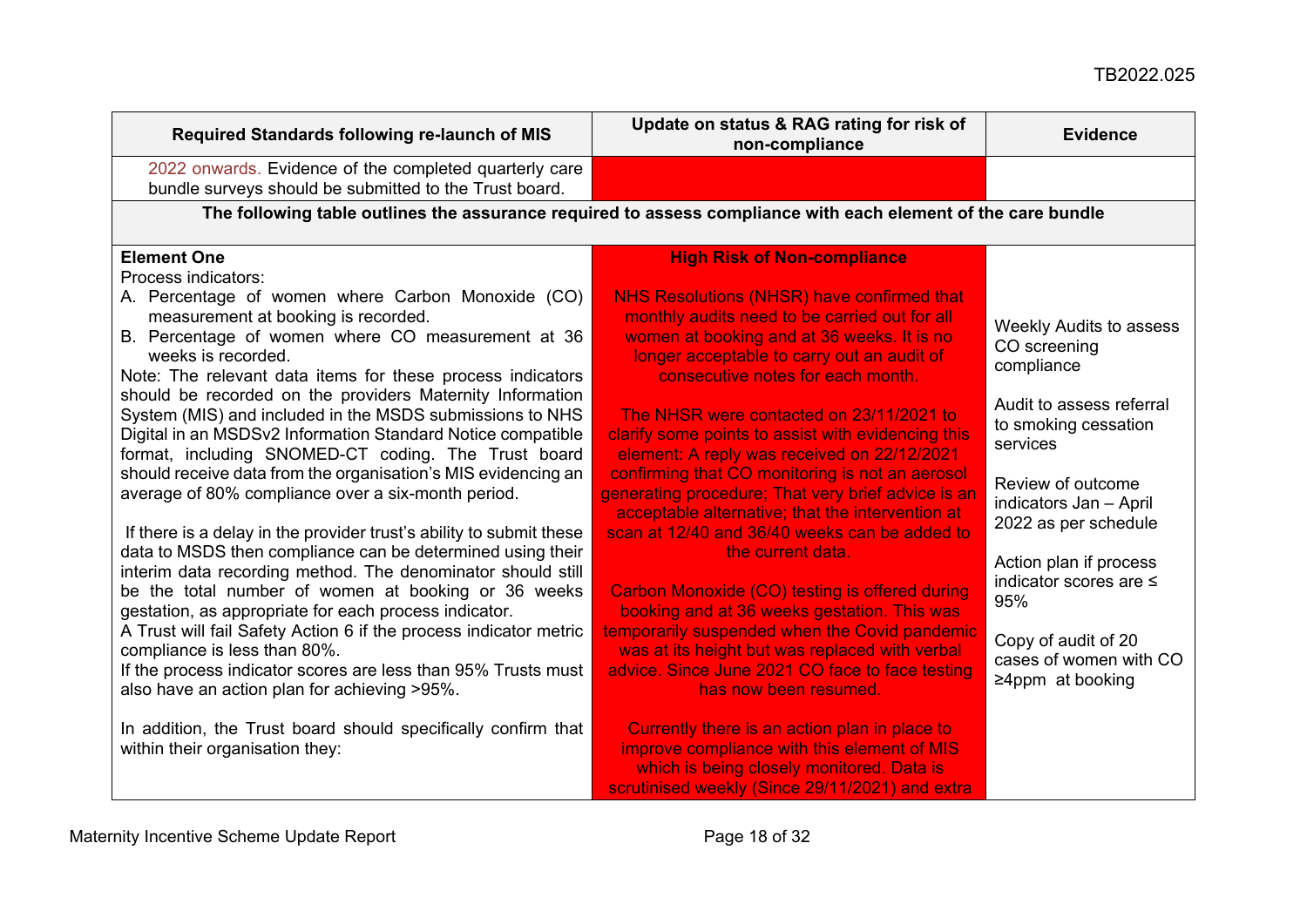| Required Standards following re-launch of MIS                   | Update on status & RAG rating for risk of<br>non-compliance | <b>Evidence</b> |
|-----------------------------------------------------------------|-------------------------------------------------------------|-----------------|
| 1) Pass the data quality rating on the National Maternity       | measures have been put in place in order to                 |                 |
| Dashboard for the 'women who currently smoke at                 | improve compliance. These include 'At a Glance'             |                 |
| booking appointment' CQIM.                                      | information for midwives, inclusion of this                 |                 |
| Have a referral pathway to smoking cessation services (in<br>2) | element in the annual Oxford Maternity Update               |                 |
| house or external).                                             | Day (OXMUD) and ensuring access to                          |                 |
| Audit of 20 consecutive cases of women with a CO<br>3)          | equipment. Additional opportunities for CO                  |                 |
| measurement ≥4ppm at booking, to determine the                  | monitoring have been added at the 12/40 and                 |                 |
| proportion of women who were referred to a smoking              | 36/40 week scans.                                           |                 |
| cessation service.                                              |                                                             |                 |
| 4) Have generated and reviewed the following outcome            | Since these interventions, the compliance rate is           |                 |
| indicators within the Trust for January-April 2022:             | currently 82% at booking, and 84.75% at 36/40               |                 |
| Percentage of women with CO measurement ≥4ppm<br>$\bullet$      | weeks (measured over a rolling six week period).            |                 |
| at booking.                                                     |                                                             |                 |
| Percentage of women with a CO measurement                       | 20 cases of women with a CO measurement ≥4                  |                 |
| $\geq$ 4ppm at 36 weeks.                                        | at booking were audited in January 2022 and it              |                 |
| Percentage of women who have a CO level ≥4ppm at                | was found that 100% were offered referral to                |                 |
| booking who subsequently have a CO level <4ppm at               | smoking cessation services.                                 |                 |
| 36-week appointment.                                            |                                                             |                 |
| <b>Additional information</b>                                   | This remains at high risk of non-compliance until           |                 |
| If your Trust is planning on using the maternity dashboard to   | we have evidence of a sustained improvement in              |                 |
| evidence an average of 80% compliance over six months,          | results.                                                    |                 |
| please be advised that there is a three-month delay with        |                                                             |                 |
| MSDSv2 data. The last month to be included in this will be      |                                                             |                 |
| February 2022.                                                  |                                                             |                 |
| If your Trust does not have an in house stop smoking service    |                                                             |                 |
| or a pathway to an external service, please contact your local  |                                                             |                 |
| authority stop smoking service or escalate to your local        |                                                             |                 |
| maternity system to enable the Trust to ensure provision is in  |                                                             |                 |
| place.                                                          |                                                             |                 |
|                                                                 |                                                             |                 |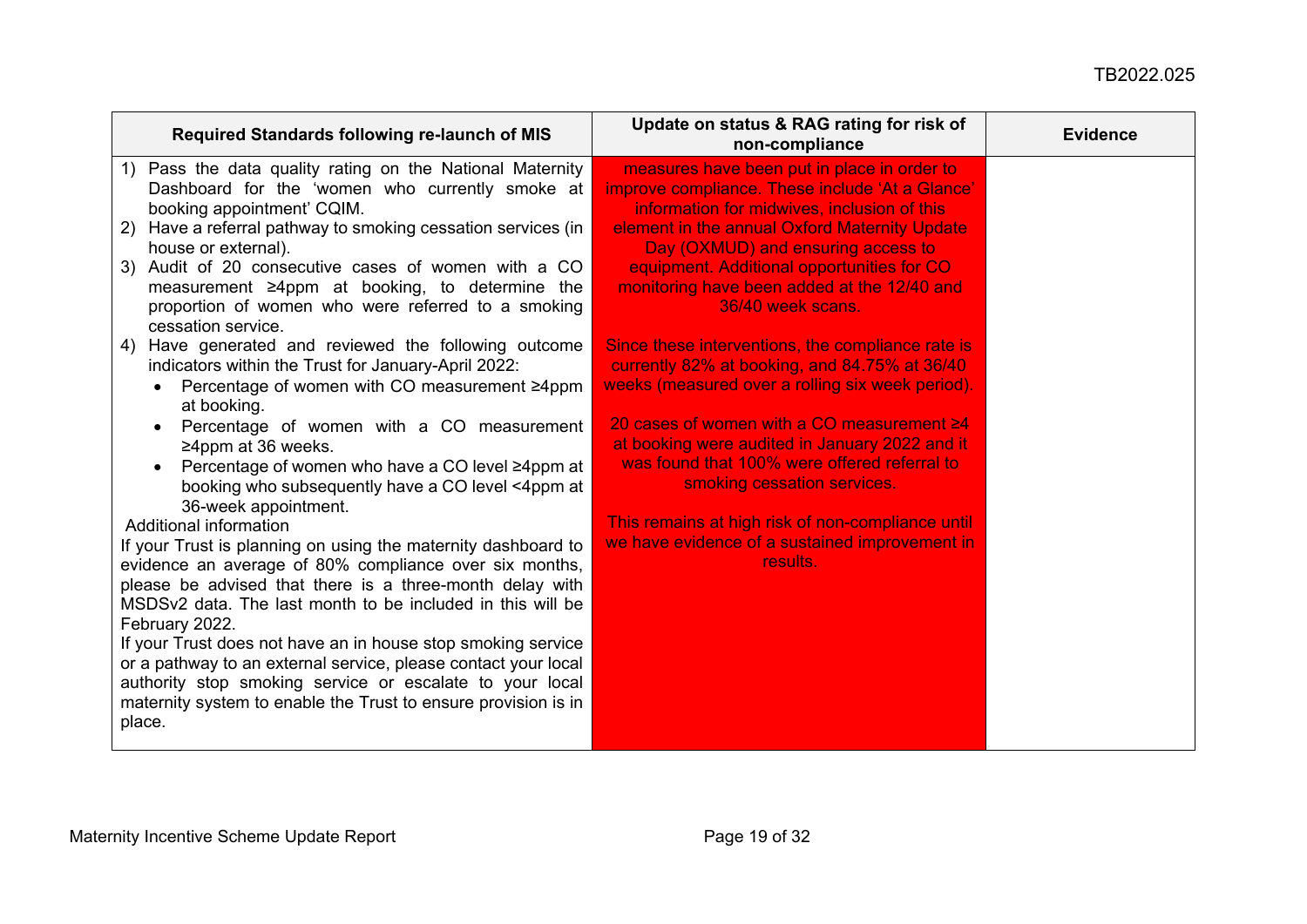| Required Standards following re-launch of MIS                                                                                                                                                                                                                                                                                                                                                                                                                                                                                                                                                                                                                                                                                                                                                                                                                                                                                                                                                                                                                                                                                                                                     | Update on status & RAG rating for risk of<br>non-compliance                                                                                                                                                                                                                                                                                                                                                                                                                                                                                                                                                                                                                                                                                                                                                                                                                                                                                                                                                         | <b>Evidence</b>                                                        |
|-----------------------------------------------------------------------------------------------------------------------------------------------------------------------------------------------------------------------------------------------------------------------------------------------------------------------------------------------------------------------------------------------------------------------------------------------------------------------------------------------------------------------------------------------------------------------------------------------------------------------------------------------------------------------------------------------------------------------------------------------------------------------------------------------------------------------------------------------------------------------------------------------------------------------------------------------------------------------------------------------------------------------------------------------------------------------------------------------------------------------------------------------------------------------------------|---------------------------------------------------------------------------------------------------------------------------------------------------------------------------------------------------------------------------------------------------------------------------------------------------------------------------------------------------------------------------------------------------------------------------------------------------------------------------------------------------------------------------------------------------------------------------------------------------------------------------------------------------------------------------------------------------------------------------------------------------------------------------------------------------------------------------------------------------------------------------------------------------------------------------------------------------------------------------------------------------------------------|------------------------------------------------------------------------|
| <b>Element Two</b><br>Process indicator:<br>1) Percentage of pregnancies where a risk status for fetal<br>growth restriction (FGR) is identified and recorded using a<br>risk assessment pathway at booking and at the 20 week<br>scan (e.g. Appendix D).<br>Note: The relevant data items for these indicators should be<br>recorded on the provider's Maternity Information System and<br>included in the MSDS submissions to NHS Digital in an<br>MSDSv2 Information Standard Notice compatible format,<br>including SNOMED-CT coding. The Trust board should<br>receive data from the organisation's MIS evidencing 80%<br>compliance.<br>If there is a delay in the provider Trust MIS's ability to record<br>these data at the time of submission an in-house audit of 40<br>consecutive cases of women having a 20-week scan using<br>locally available data or case records should have been<br>undertaken to assess compliance with this indicator.<br>A Trust will fail Safety Action 6 if the process indicator metric<br>compliance is less than 80%.<br>If the process indicator scores are less than 95% Trusts must<br>also have an action plan for achieving >95% | <b>Expecting to be Compliant</b><br>This is recorded at the 20-week scan which is in<br>notes and uploaded to the electronic patient<br>record (EPR). Compliance is >98%<br>There is a defined Growth Scan Pathway: Uterine<br>Dopplers are performed at the anomaly scan and,<br>depending on these results and defined risk<br>factors, the woman may be offered additional<br>growth scans at 28/40, or 28/40 and 32/40. Each<br>woman is offered a routine growth scan at 36/40,<br>including MCA Dopplers. The purpose of this<br>pathway is to aid the identification and<br>investigation of the SGA and particularly growth<br>restricted fetus, in addition to risk factors picked<br>up by the lead midwife at booking following an<br>automated algorithm as part of the booking<br>process, and subsequent antenatal checks (e.g.<br>fundal height plotted in notes). OUH were one of<br>the first Trusts in the country to introduce routine<br>36 week growth ultrasound scanning (since<br>$2016$ ). | Copy of Audit – ongoing<br>Copy of OUHT Policy                         |
| 2) Women with a BMI>35 kg/m2 are offered ultrasound<br>assessment of growth from 32 weeks' gestation onwards                                                                                                                                                                                                                                                                                                                                                                                                                                                                                                                                                                                                                                                                                                                                                                                                                                                                                                                                                                                                                                                                      | <b>Expecting to be compliant</b><br>For the Year 2 and Year 3 MIS, an exception<br>report was submitted to and agreed by local<br>governance, Trust Board, CCG and Clinical<br>Network in relation to an alternative to offering<br>ultrasound assessment from 32 weeks' gestation<br>for women with BMI>35kg/m2                                                                                                                                                                                                                                                                                                                                                                                                                                                                                                                                                                                                                                                                                                    | Copy of the Exception<br>report updated and<br>approved by Trust Board |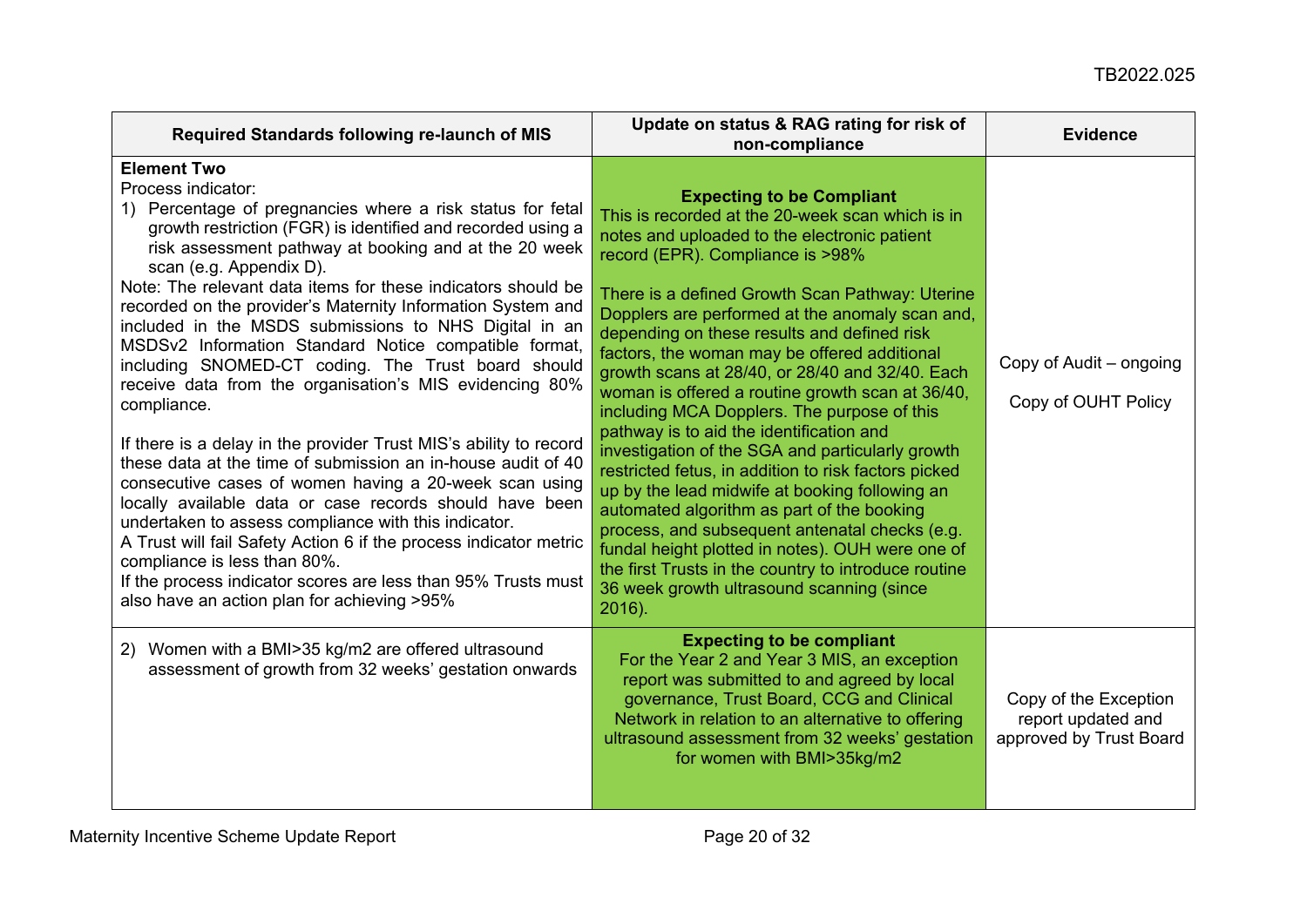| Required Standards following re-launch of MIS                                                                                                                                                                                         | Update on status & RAG rating for risk of<br>non-compliance                                                                                                                                                                                                                                                                                                                                                                                                                                                                                                                          | <b>Evidence</b>                                                                                                    |
|---------------------------------------------------------------------------------------------------------------------------------------------------------------------------------------------------------------------------------------|--------------------------------------------------------------------------------------------------------------------------------------------------------------------------------------------------------------------------------------------------------------------------------------------------------------------------------------------------------------------------------------------------------------------------------------------------------------------------------------------------------------------------------------------------------------------------------------|--------------------------------------------------------------------------------------------------------------------|
| In pregnancies identified as high risk at booking uterine<br>3)<br>artery Doppler flow velocimetry is performed by 24<br>completed weeks gestation.                                                                                   | <b>Expecting to be compliant</b><br>Uterine artery doppler flow is measured in all<br>pregnancies at the 20 week anomaly scan.                                                                                                                                                                                                                                                                                                                                                                                                                                                       | Copy of Audit report                                                                                               |
| There is a quarterly audit of the percentage of babies born<br>4)<br>$\leq 3^{rd}$ centile $>37+6$ weeks' gestation.                                                                                                                  | <b>Expecting to be compliant</b><br>An audit is planned to review the notes of women<br>whose babies were born $\leq 3^{rd}$ centile > 37 + 6<br>weeks to see if any opportunities have been<br>missed and identify learning if any. This will be an<br>ongoing audit. To put this into context, in the<br>period from 1/10/2021 - 31/12/2021 (Quarter 3) 8<br>babies met this criteria for audit.<br>An additional audit is planned to monitor babies<br>born $>39+6$ and <10 <sup>th</sup> centile to provide an<br>indication of detection rates and management of<br>SGA babies. | Copy of Audit report<br>(ongoing)                                                                                  |
| 5) They have generated and reviewed the percentage of<br>perinatal mortality cases for 2021 where the identification<br>and management of FGR was a relevant issue (using the<br>PMRT).                                               | <b>Expecting to be compliant</b><br>PMRT intrauterine growth restriction (IUGR)<br>theme.                                                                                                                                                                                                                                                                                                                                                                                                                                                                                            | To be included as part of<br>the PMR report after<br>quarter 4 as it is a review<br>of mortality cases in<br>2021. |
| Their risk assessment and management of growth<br>6)<br>disorders in multiple pregnancy complies with NICE<br>guidance or a variant has been agreed with local<br>commissioners (CCGs) following advice from the Clinical<br>Network. | <b>Expecting to be compliant</b><br>NICE guidelines indicate a 24/40 week ultrasound<br>scan (USS) for multiple pregnancies. A variant<br>has been agreed. Monochorionic twins and<br>higher order multiples are scanned every 2 weeks<br>(from 16/40) and Dichorionic twins at 28, 32 and                                                                                                                                                                                                                                                                                           | Multiple pregnancy and<br><b>Birth Guideline</b><br>(23/11/2020)                                                   |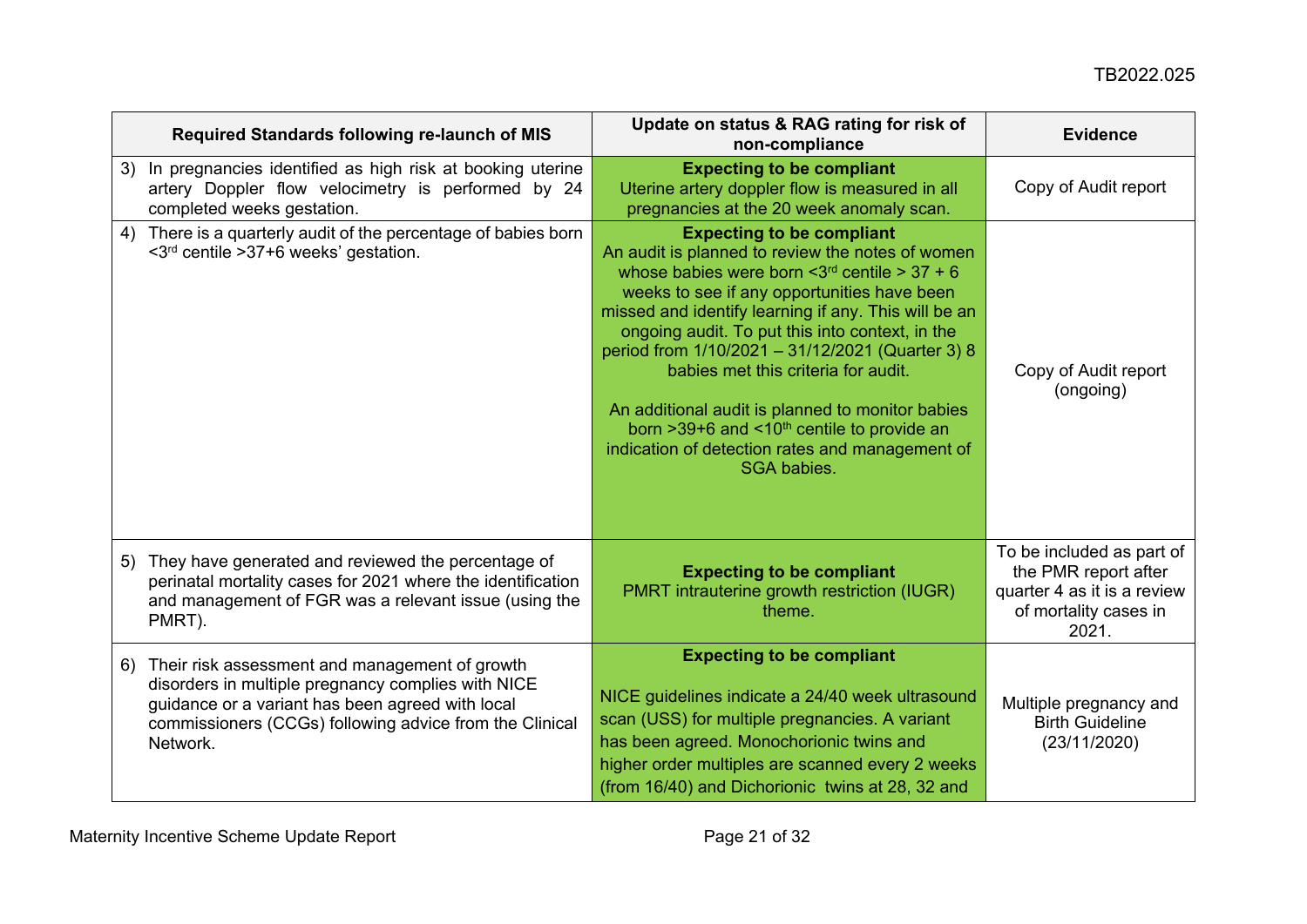| Required Standards following re-launch of MIS                                                                                                                                                                                                                                                                                                                                                                                                                                                                                                                                                                                                                                                                                                            | Update on status & RAG rating for risk of<br>non-compliance                                                                                                                                                                                                                                                                                                                                                                                                                                                                                                                                                                                                                                                                       | <b>Evidence</b>                             |
|----------------------------------------------------------------------------------------------------------------------------------------------------------------------------------------------------------------------------------------------------------------------------------------------------------------------------------------------------------------------------------------------------------------------------------------------------------------------------------------------------------------------------------------------------------------------------------------------------------------------------------------------------------------------------------------------------------------------------------------------------------|-----------------------------------------------------------------------------------------------------------------------------------------------------------------------------------------------------------------------------------------------------------------------------------------------------------------------------------------------------------------------------------------------------------------------------------------------------------------------------------------------------------------------------------------------------------------------------------------------------------------------------------------------------------------------------------------------------------------------------------|---------------------------------------------|
|                                                                                                                                                                                                                                                                                                                                                                                                                                                                                                                                                                                                                                                                                                                                                          | 36 weeks (minimum). Includes optimum gestation<br>for delivery.                                                                                                                                                                                                                                                                                                                                                                                                                                                                                                                                                                                                                                                                   |                                             |
| They undertake a quarterly review of a minimum of 10<br>7)<br>cases of babies that were born <3rd centile .37+6 weeks'<br>gestation. The review should seek to identify themes that<br>can contribute to FGR not being detected (e.g.,<br>components of element 2 pathway and/or scanning<br>related issues). The Trust board should be provided with<br>evidence of quality improvement initiatives to address<br>any identified problems. Trusts can omit the above-<br>mentioned quarterly review of a minimum of 10 cases of<br>babies that were born < 3rd centile > 37+6 weeks'<br>gestation for quarter 3 of this financial year (2021/22) if<br>the staffing is critical and this directly frees up staff for the<br>provision of clinical care. | <b>Expecting to be compliant</b><br>An audit is planned to review the notes of women<br>whose babies were born $\leq 3^{rd}$ centile > 37 + 6<br>weeks to see if any opportunities have been<br>missed and identify learning if any. This will be an<br>ongoing audit. To put this into context, in the<br>period from 1/10/2021 - 31/12/2021 (Quarter 3)<br>8 babies meet this criteria for audit. This will be<br>an ongoing quarterly audit going forward.                                                                                                                                                                                                                                                                     | Copy of Audit (ongoing)                     |
| <b>Element Three</b><br>Process indicators:<br>A. Percentage of women booked for antenatal care who had<br>received reduced fetal movements leaflet/information by<br>28+0 weeks of pregnancy.<br>B. B. Percentage of women who attend with RFM who have<br>a computerised CTG (a computerised system that as a<br>minimum provides assessment of short-term variation).<br>Note: The SNOMED CT code is still under development for<br>RFM and therefore an in-house audit of two weeks' worth of<br>cases or 20 cases of women attending with RFM whichever is<br>the smaller to assess compliance with the element three<br>process indicators.<br>A Trust will fail Safety Action 6 if the process indicator metric<br>compliance is less than 80%.   | <b>Expecting to be compliant</b><br>All women are asked about how their baby is<br>moving at every appointment. Language<br>appropriate literature with information on self-<br>referral should the baby not move is shared.<br>An audit is undertaken annually to assess the<br>percentage of women booked for antenatal care<br>who have received leaflet/information by 28<br>weeks gestation. At OUH all handheld maternity<br>records include a Tommy's Reduced Fetal<br>movements leaflet and so information is provided<br>by Community Midwives and discussed with all<br>women at booking. An in-house audit of twenty<br>cases in January 2022 demonstrated that 100%<br>of women had a leaflet in the reporting period | Copy of Audit report -<br>submitted to MCGC |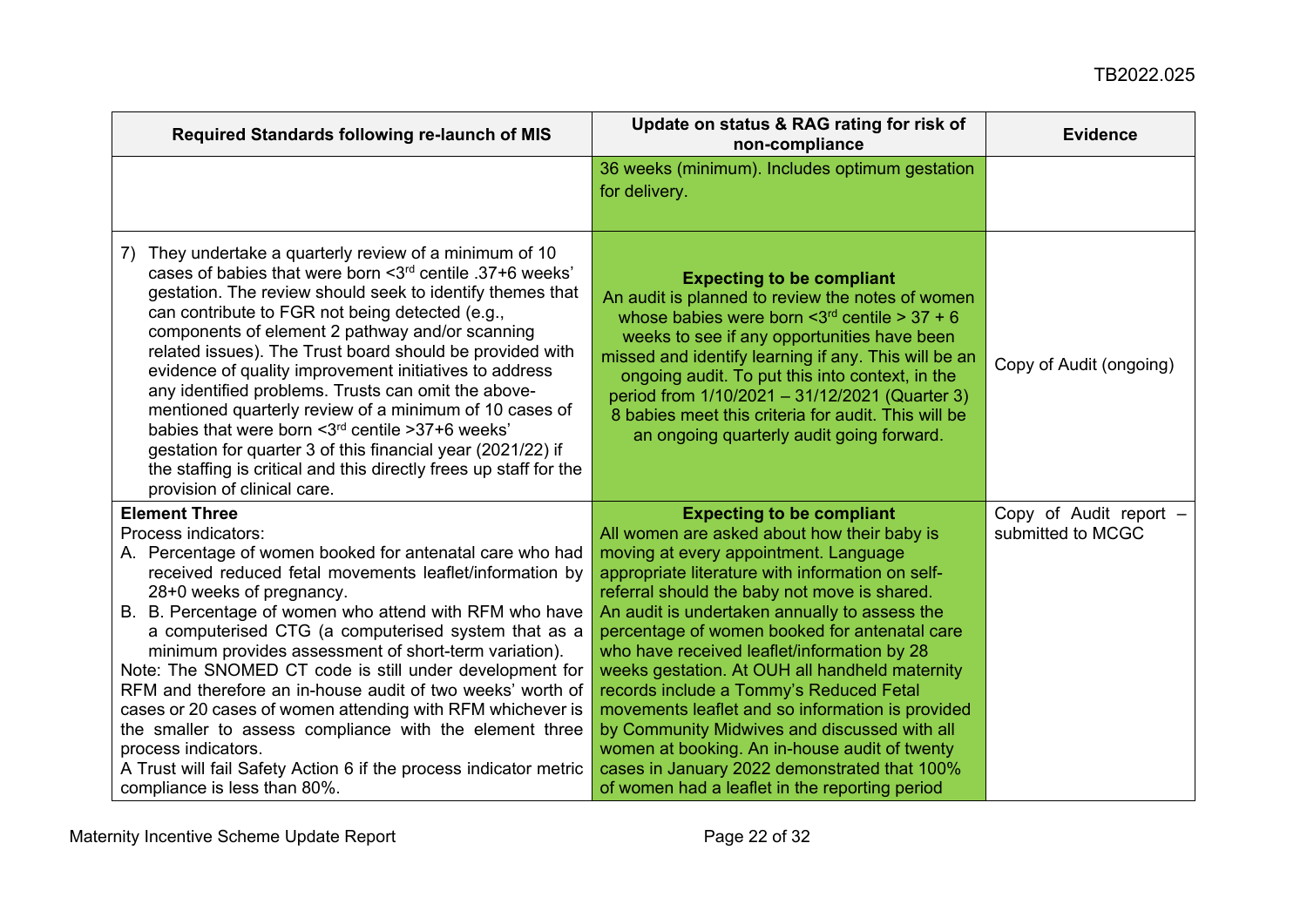| Required Standards following re-launch of MIS                                                                                                                                                                                                                                                                                                                                                                                                                                                                                                                                                                                                                                                                                                                                                                                               | Update on status & RAG rating for risk of<br>non-compliance                                                                                                                                                                                                                                                                                                                                                                                                                                                                                                                                                                                                                                   | <b>Evidence</b>                                                                                                                                                                                                                                     |
|---------------------------------------------------------------------------------------------------------------------------------------------------------------------------------------------------------------------------------------------------------------------------------------------------------------------------------------------------------------------------------------------------------------------------------------------------------------------------------------------------------------------------------------------------------------------------------------------------------------------------------------------------------------------------------------------------------------------------------------------------------------------------------------------------------------------------------------------|-----------------------------------------------------------------------------------------------------------------------------------------------------------------------------------------------------------------------------------------------------------------------------------------------------------------------------------------------------------------------------------------------------------------------------------------------------------------------------------------------------------------------------------------------------------------------------------------------------------------------------------------------------------------------------------------------|-----------------------------------------------------------------------------------------------------------------------------------------------------------------------------------------------------------------------------------------------------|
| If the process indicator scores are less than 95% Trusts must<br>also have an action plan for achieving >95%.                                                                                                                                                                                                                                                                                                                                                                                                                                                                                                                                                                                                                                                                                                                               | which was accessible (correct language etc.), in<br>their notes at their 28/40 week antenatal<br>appointment with a midwife. This is an<br>improvement from 2021 which showed 95%<br>compliance.<br>An in-house audit of 20 cases showed all women<br>presenting with reduced fetal movements (at or<br>after 26 weeks), had a computerised CTG.                                                                                                                                                                                                                                                                                                                                              |                                                                                                                                                                                                                                                     |
| <b>Element Four</b><br>There should be Trust board sign off that staff training on using<br>their local CTG machines, as well as fetal monitoring in labour<br>are conducted annually. The fetal monitoring sessions should<br>be consistent with the Ockenden Report recommendations,<br>and include: intermittent auscultation, electronic fetal<br>monitoring with system level issues e.g. human factors,<br>escalation and situational awareness.<br>The Trust board should specifically confirm that within their<br>organisation:<br>90% of eligible staff (see Safety Action 8) have attended<br>local multi-professional fetal monitoring training annually<br>as above.<br>A dedicated Lead Midwife (0.4 WTE) and Lead<br>Obstetrician (0.1 WTE) per consultant led unit have been<br>appointed by the end of 2021 at the latest. | <b>Expecting to be compliant</b><br>Element 4: Standardisation across the region for<br>monitoring during labour has taken place,<br>together with competency based training for all<br>doctors and midwives.<br>Two specialist midwives have been recruited as<br>Fetal Monitoring Leads (job share) to improve the<br>standard of intrapartum risk assessment and fetal<br>monitoring. This is overseen by a Fetal<br>monitoring lead obstetric consultant. This role is<br>separate to that of the practice development<br>midwife. Initiatives have been introduced such as<br>a poster in delivery suite focusing attention on<br>particular CTG's as case studies to embed<br>learning. | Copy of training<br>trajectories<br>Confirmation email<br>received from clinical<br>director that the Trust<br>employs a lead<br>consultant (0.1 wte) for<br>fetal wellbeing.<br>Copy of appointment<br>letters for 2 Band 7<br>midwives (received) |
| Please refer to safety action 8 for updates re training.                                                                                                                                                                                                                                                                                                                                                                                                                                                                                                                                                                                                                                                                                                                                                                                    | OUHT have introduced a new physiological<br>approach to CTG monitoring/fresh eyes. A new<br>screening tool was developed by the Academic<br>Health Science Network (AHSN) with the aim to<br>embed an individualised physiological approach                                                                                                                                                                                                                                                                                                                                                                                                                                                   |                                                                                                                                                                                                                                                     |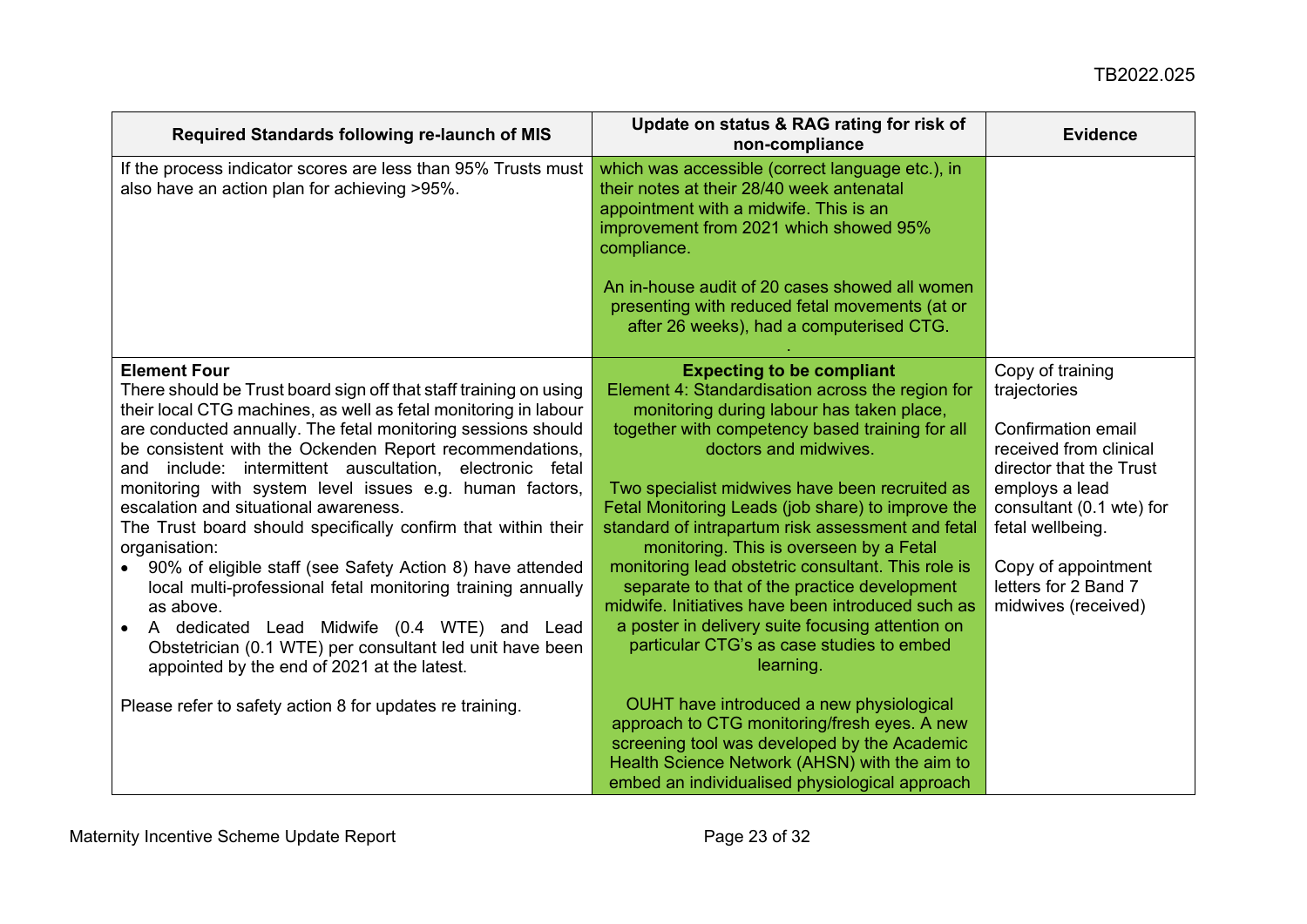| Required Standards following re-launch of MIS                                                                                                                                                                                                                                                                                                                                                                                                                                                                                                                                                                           | Update on status & RAG rating for risk of<br>non-compliance                                                                                                                                                                                                                                                                                                                                                                                                                                                                                                                                                                                                                                                                                                                                                   | <b>Evidence</b>                                                                                                                                                                                                                                  |
|-------------------------------------------------------------------------------------------------------------------------------------------------------------------------------------------------------------------------------------------------------------------------------------------------------------------------------------------------------------------------------------------------------------------------------------------------------------------------------------------------------------------------------------------------------------------------------------------------------------------------|---------------------------------------------------------------------------------------------------------------------------------------------------------------------------------------------------------------------------------------------------------------------------------------------------------------------------------------------------------------------------------------------------------------------------------------------------------------------------------------------------------------------------------------------------------------------------------------------------------------------------------------------------------------------------------------------------------------------------------------------------------------------------------------------------------------|--------------------------------------------------------------------------------------------------------------------------------------------------------------------------------------------------------------------------------------------------|
|                                                                                                                                                                                                                                                                                                                                                                                                                                                                                                                                                                                                                         | including human factors to CTG interpretation.<br>This is a collaborative project within Berkshire,<br>Oxfordshire and Buckinghamshire LMS. Going<br>forward, audits are planned to map this<br>intervention against improvements to CS, HIE<br>rates and admissions to Neonatal Intensive Care.<br>OUHT is a member of the national Fetal<br>Monitoring Network which meets monthly and is<br>a platform for sharing and experiential learning.<br>Weekly Intrapartum Shared Learning events are<br>held for the multidisciplinary team. A CTG case is<br>reviewed and learning points are disseminated<br>widely to facilitate learning and best practice.<br>The current trajectory for training across<br>disciplines is >95%. It is currently at 65-70% with<br>training scheduled through to June 2022. |                                                                                                                                                                                                                                                  |
|                                                                                                                                                                                                                                                                                                                                                                                                                                                                                                                                                                                                                         |                                                                                                                                                                                                                                                                                                                                                                                                                                                                                                                                                                                                                                                                                                                                                                                                               |                                                                                                                                                                                                                                                  |
| <b>Element Five</b><br>Process indicators:<br>A. Percentage of singleton live births (less than 34+0 weeks)<br>receiving a full course of antenatal corticosteroids, within<br>seven days of birth.<br>B. Percentage of singleton live births occurring more than<br>seven days after completion of their first course of antenatal<br>corticosteroids.<br>C. Percentage of singleton live births (less than 30+0 weeks)<br>receiving magnesium sulphate within 24 hours prior birth.<br>D. Percentage of women who give birth in an appropriate care<br>setting for gestation (in accordance with local ODN guidance). | <b>Moderate risk of non-compliance</b><br>Audits take place regarding the timely<br>administration of corticosteroids Magnesium<br>Sulphate to improve outcomes. There has been a<br>pause in reporting due to the Pandemic but work<br>is being carried out to address this. Data is<br>currently showing low compliance with the timely<br>administration of steroids and work is being<br>undertaken with the lead consultant and the<br>Digital Midwife to determine whether this is a data<br>error or whether this is an area for improvement.                                                                                                                                                                                                                                                          | Funding has now been<br>secured for a Band 7<br>midwife who will support<br>preterm labour service<br>here and also support<br>care in the network,<br>including facilitating<br>referrals. Recruitment<br>has not yet started for<br>this post. |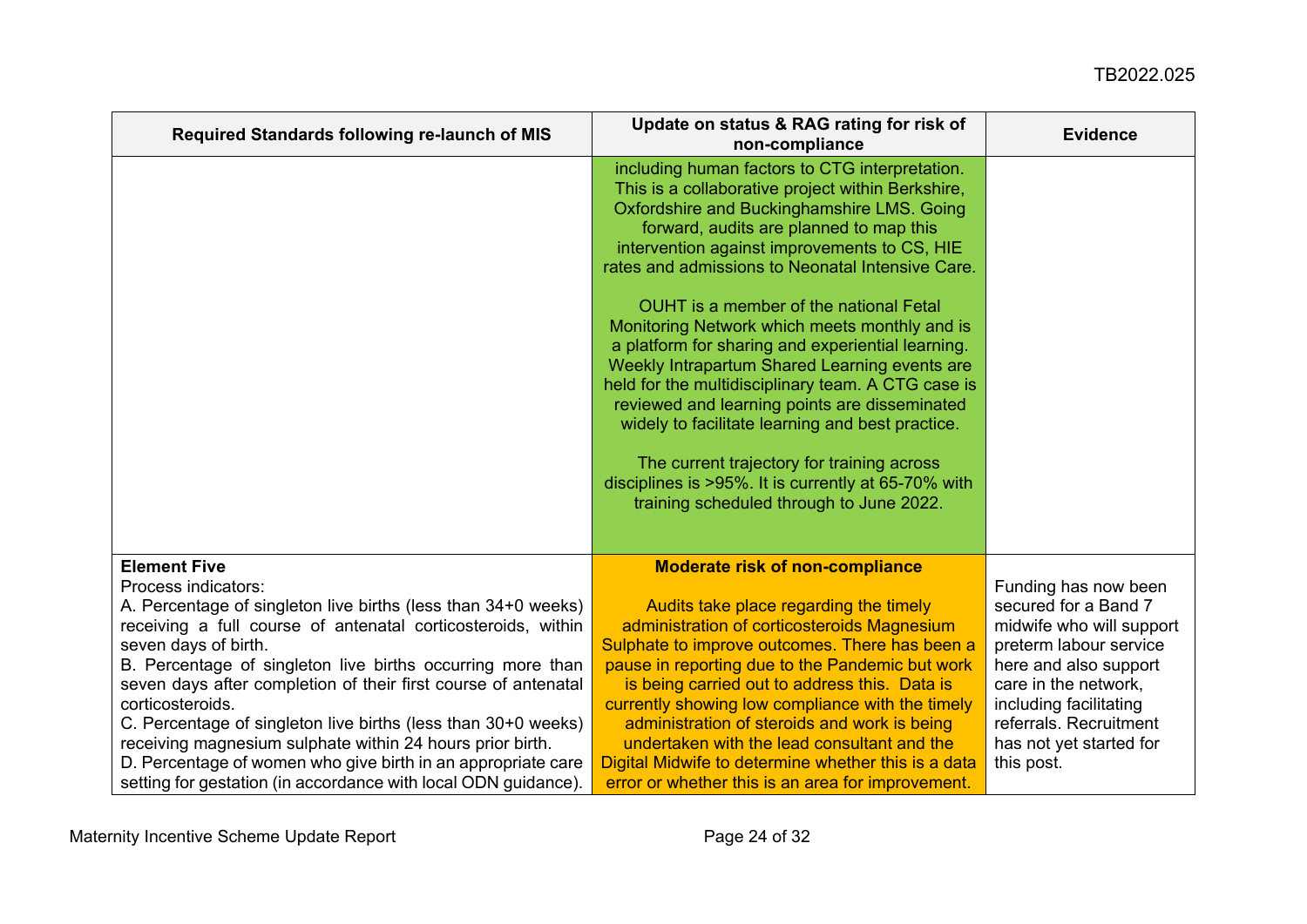| Required Standards following re-launch of MIS                                                                    | Update on status & RAG rating for risk of<br>non-compliance                                 | <b>Evidence</b>           |
|------------------------------------------------------------------------------------------------------------------|---------------------------------------------------------------------------------------------|---------------------------|
|                                                                                                                  | If it is the latter, an action plan will be determined                                      | Copy of the job           |
| Note: The relevant data items for these process indicators                                                       | to close any identified gaps. Currently results are                                         | description (JD) when     |
| should be recorded on the provider's MIS and included in the                                                     | lower than expected.                                                                        | available.                |
| MSDS submissions to NHS Digital in an MSDSv2 Information                                                         |                                                                                             |                           |
| Standard Notice compatible format, including SNOMED-CT                                                           | When there was a regional audit, it showed                                                  | Copy of the poster for    |
| coding.                                                                                                          | similar numbers. Manual data collection was                                                 | the MatNeo SIP            |
| If there is a delay in the provider Trust MIS's ability to record                                                | necessary - Orbit will only give those prescribed<br>in EPR and at the John Radcliffe (JR). | improvement<br>programme. |
| these data then an audit of 40 cases consisting of 20                                                            |                                                                                             |                           |
| consecutive cases of women presenting with threatened                                                            | <b>Current results for August, September, October</b>                                       | Data from MatNeoSip       |
| preterm labour before 34 weeks and 20 consecutive cases of                                                       | for :                                                                                       | versus EPR & Manual       |
| women who have given birth before 34 weeks using locally                                                         | Point $A -$ between 18 to 42%                                                               |                           |
| available data or case records should have been undertaken                                                       | Point $B -$ between 14 to 18%                                                               | Audits to support points  |
| to assess compliance with each of the process indicators.                                                        | Point C - >85%                                                                              | A-D (Ongoing)             |
| The Trust board should receive data from the organisation's                                                      | Point $D - 100\%$                                                                           |                           |
| MIS evidencing 80% compliance.                                                                                   |                                                                                             | Action Plan if results <  |
| A Trust will not fail Safety Action 6 if the process indicator                                                   | In some instances, the time frame of <7 days                                                | 80%                       |
| scores are less than 80%. However, Trusts must have an                                                           | (and <24 hours) may mean that in many                                                       |                           |
| action plan for achieving >80%.                                                                                  | instances steroids have been given as an earlier                                            |                           |
| In addition, the Trust board should specifically confirm that                                                    | intervention that has not been captured (perhaps)                                           |                           |
| within their organisation:                                                                                       | due to previous quality improvement initiatives).                                           |                           |
| They have a dedicated Lead Consultant Obstetrician with<br>demonstrated experience to focus on and champion best | There is a MatNeoSIP improvement programme                                                  |                           |
| practice in preterm birth prevention. (Best practice would                                                       | for antenatal steroid administration in progress.                                           |                           |
| be to also appoint a dedicated Lead Midwife. Further                                                             | This was launched on the 01 November 2021.                                                  |                           |
| guidance/information on preterm birth clinics can be found                                                       | Data from this study will be scrutinised to check                                           |                           |
| https://www.tommys.org/sites/default/files/2021-<br>on                                                           | accuracy and identify any gaps for MIS reporting.                                           |                           |
| 03/reducing%20preterm%20birth%20guidance%2019.pdf                                                                |                                                                                             |                           |
| Women at high risk of preterm birth have access to a<br>$\bullet$                                                | Audit to be undertaken and action plan produced                                             |                           |
| specialist preterm birth clinic where transvaginal                                                               | if scores less than 80%.                                                                    |                           |
| ultrasound to assess cervical length is provided. If this is                                                     |                                                                                             |                           |
| not the case the board should describe the alternative                                                           |                                                                                             |                           |
| intervention that has been agreed with their commissioner                                                        |                                                                                             |                           |

Maternity Incentive Scheme Update Report **Page 25 of 32** All and 25 of 32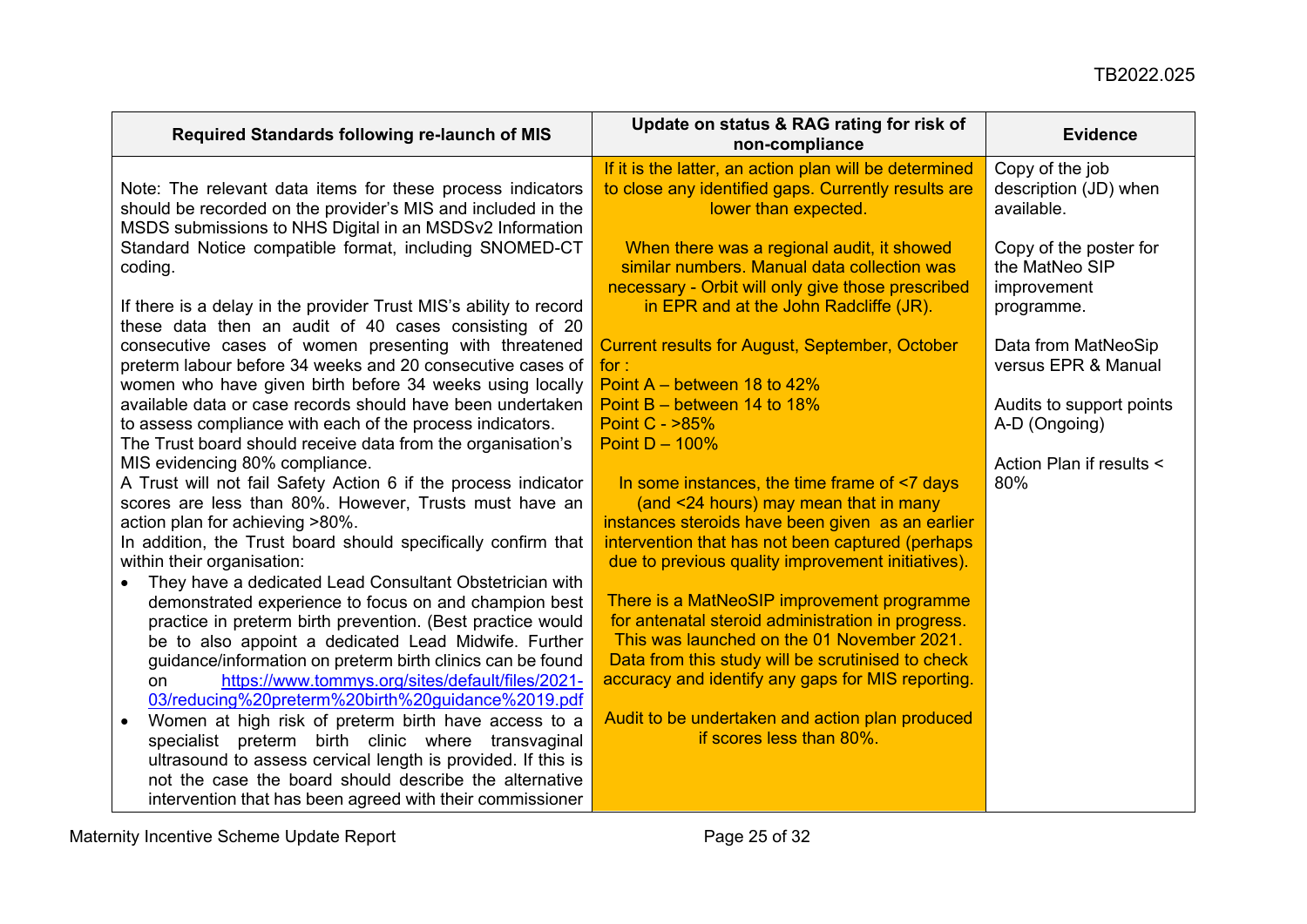| Required Standards following re-launch of MIS                                                                                                                                                                                                                                                                                                                                                                                                                                                                                                                                                                                                                                                                                                                                                                                                                                                             | Update on status & RAG rating for risk of<br>non-compliance                                                                                                                                                                                                                                                                                                               | <b>Evidence</b> |
|-----------------------------------------------------------------------------------------------------------------------------------------------------------------------------------------------------------------------------------------------------------------------------------------------------------------------------------------------------------------------------------------------------------------------------------------------------------------------------------------------------------------------------------------------------------------------------------------------------------------------------------------------------------------------------------------------------------------------------------------------------------------------------------------------------------------------------------------------------------------------------------------------------------|---------------------------------------------------------------------------------------------------------------------------------------------------------------------------------------------------------------------------------------------------------------------------------------------------------------------------------------------------------------------------|-----------------|
| (CCG) and that their Clinical Network has agreed is<br>acceptable clinical practice.<br>An audit of 40 consecutive cases of women booking for<br>antenatal care has been completed to measure the<br>percentage of women that are assessed at booking for the<br>risk of preterm birth and stratified to low, intermediate, and<br>high-risk pathways, and the percentage of those assessed<br>to be at increased risk that are referred to the appropriate<br>preterm birth clinic and pathway. The assessment should<br>use the criteria in Appendix F of SBLCBv2 or an alternative<br>which has been agreed with local CCGs following advice<br>from the Clinical Network.<br>Their risk assessment and management in multiple<br>pregnancy complies with NICE guidance or a variant that<br>has been agreed with local commissioners (CCGs)<br>following advice from the provider's clinical network. | A consultant obstetrician has overall<br>responsibility to champion best practice in<br>preterm birth prevention.<br>Women identified at risk of pre-term birth at<br>booking are referred to consultant led care and<br>the specialist pre-term birth clinic. There are<br>facilities to assess cervical length and cervical<br>cerclage if appropriate can be employed. |                 |

# **Safety Action 7**: Maternity Voices Partnership (MVP)

<span id="page-25-0"></span>

| Required Standards following re-launch of MIS                                                                                                                                                                         | Update on status & RAG rating for risk of<br>non-compliance           | <b>Evidence</b>                                                                               |
|-----------------------------------------------------------------------------------------------------------------------------------------------------------------------------------------------------------------------|-----------------------------------------------------------------------|-----------------------------------------------------------------------------------------------|
| Can you demonstrate that you have a mechanism for<br>gathering service user feedback, and that you work with<br>service users through your Maternity Voices Partnership<br>local maternity services?                  | See below for details of evidence required.                           | Details of collaboration<br>and co-production<br>through Facebook Live,<br>PILs, CoC Pathways |
| Terms of Reference for your MVP. They reflect the core<br>principles for Terms of Reference for a MVP as outlined in<br>annex B of Implementing Better Births: A resource pack for<br><b>Local Maternity Systems.</b> | <b>Expecting to be compliant</b><br>Terms of Reference to be provided | <b>Table of Evidence</b>                                                                      |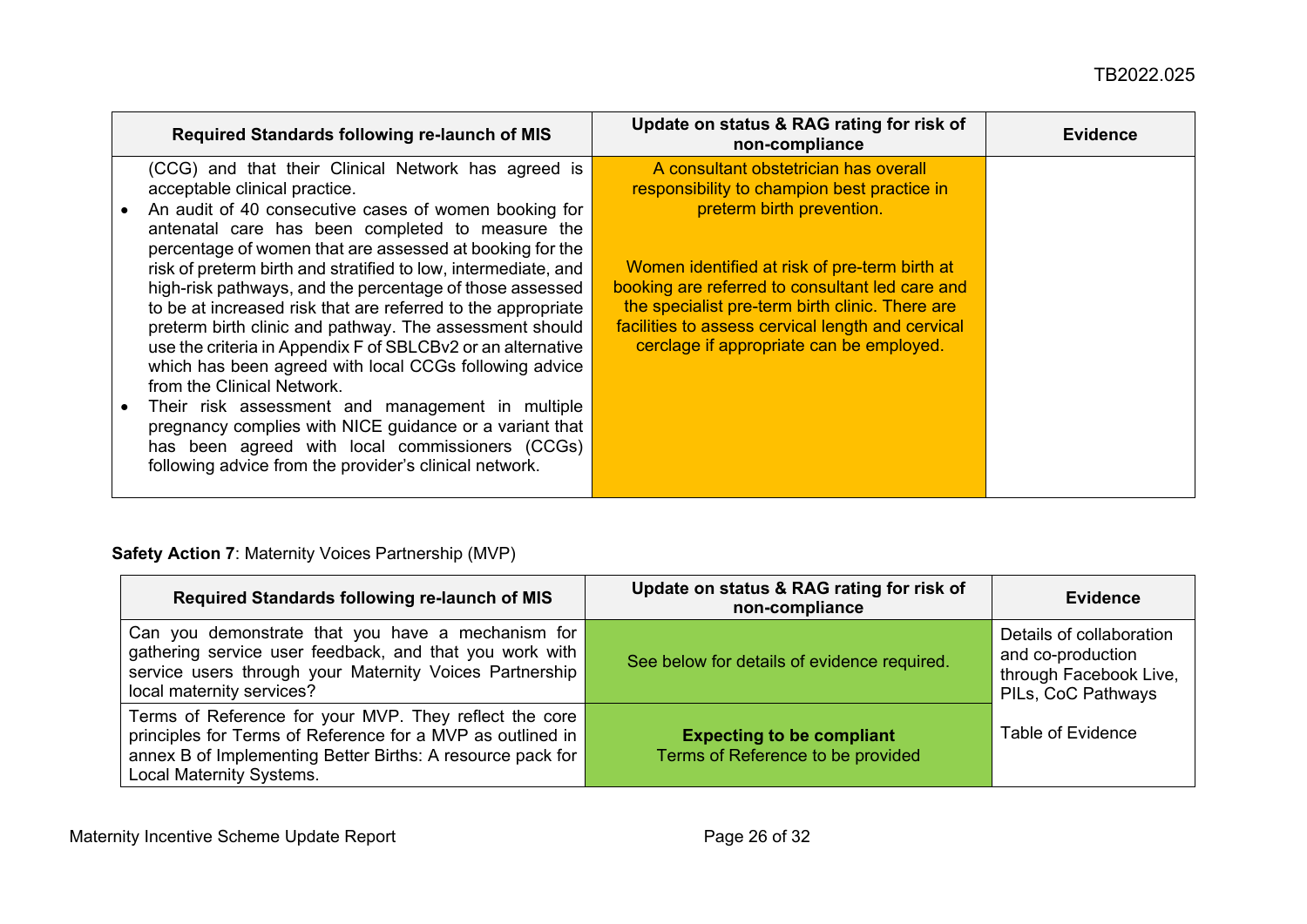| Required Standards following re-launch of MIS                                                                                                                                                                                                                                                       | Update on status & RAG rating for risk of<br>non-compliance                                                                                                                                                                                                                                                       | <b>Evidence</b> |
|-----------------------------------------------------------------------------------------------------------------------------------------------------------------------------------------------------------------------------------------------------------------------------------------------------|-------------------------------------------------------------------------------------------------------------------------------------------------------------------------------------------------------------------------------------------------------------------------------------------------------------------|-----------------|
| Minutes of MVP meetings demonstrating how feedback is<br>obtained and evidence of service developments resulting<br>from coproduction between service users and staff.                                                                                                                              | <b>Expecting to be compliant</b><br>Facebook live was paused as a result of the<br>pandemic. These have been recommenced<br>fortnightly.                                                                                                                                                                          |                 |
| Written confirmation from the service user chair that they are<br>being remunerated as agreed and that this remuneration<br>reflects the time commitment and requirements of the role<br>given the agreed work programme. Remuneration should<br>take place in line with agreed Trust processes.    | <b>Expecting to be compliant</b><br>To be confirmed                                                                                                                                                                                                                                                               |                 |
| The MVP's work programme, minutes of the MVP meeting<br>which agreed it and minutes of the LMS board that ratified it                                                                                                                                                                               | <b>Expecting to be compliant</b>                                                                                                                                                                                                                                                                                  |                 |
| Written confirmation from the service user chair that they<br>and other service user members of the MVP committee are<br>able to claim out of pocket expenses, including childcare<br>costs in a timely way.                                                                                        | <b>Expecting to be compliant</b><br>Childcare costs is extra inclusion this year - to be<br>confirmed                                                                                                                                                                                                             |                 |
| Evidence that the MVP is prioritising hearing the voices of<br>women from Black, Asian and Minority Ethnic backgrounds<br>and women living in areas with high levels of deprivation,<br>given the findings in the MBRRACE-UK reports about<br>maternal death and morbidity and perinatal mortality. | <b>Expecting to be compliant</b><br>This is included in the equity strategy. An assets<br>register is being compiled in the community,<br>relationship building workstream is being<br>developed and outcomes for perinatal mortality is<br>being data mapped looking at vulnerability versus<br>health outcomes. |                 |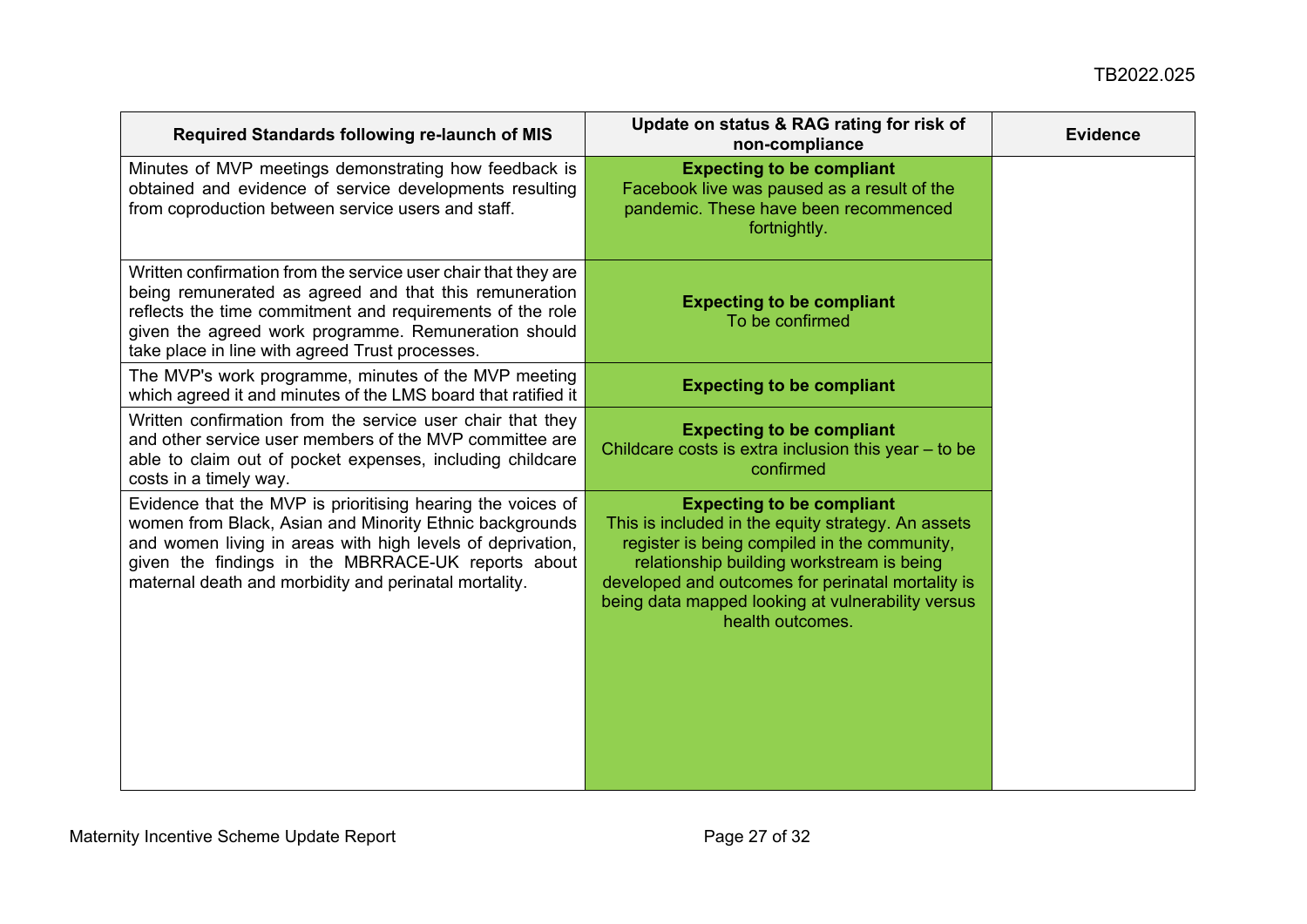# **Safety Action 8**: Training

<span id="page-27-0"></span>

| Required Standards following re-launch of MIS                                                                                                                                                                                                      | Update on status & RAG rating for risk of<br>non-compliance                                                                                                                                                                                                                                                                                                                                                                                                                                                                                                                                                                                                                                                                                                                                                                                                                                                                                                          | <b>Evidence</b>                                        |
|----------------------------------------------------------------------------------------------------------------------------------------------------------------------------------------------------------------------------------------------------|----------------------------------------------------------------------------------------------------------------------------------------------------------------------------------------------------------------------------------------------------------------------------------------------------------------------------------------------------------------------------------------------------------------------------------------------------------------------------------------------------------------------------------------------------------------------------------------------------------------------------------------------------------------------------------------------------------------------------------------------------------------------------------------------------------------------------------------------------------------------------------------------------------------------------------------------------------------------|--------------------------------------------------------|
| a) A local training plan is in place to ensure that all six core<br>modules of the Core Competency Framework, will be<br>included in your unit training programme over the next 3<br>years, starting from the launch of MIS year 4 in August 2021. | <b>Expecting to be compliant</b><br>More staff have been booked onto the training<br>days.<br>The Training Plan has been produced to ensure<br>that all six modules of the Core Competency<br>Framework are included in the training<br>programme over the next three years<br>commencing from August 2021.<br>This plan includes the six Core modules of the<br><b>Core Competency Framework:</b><br><b>Saving Babies Lives Care Bundle</b><br>Fetal surveillance in labour<br>Maternity emergencies and multi-<br>professional training<br>Personalised care *<br>Care during labour and the immediate<br>postnatal period*<br><b>Neonatal life support</b><br>Also included each year of the plan are two<br>additional modules (*) which have been tailored to<br>identified unit priorities, audit report findings and<br>locally identified learning. For the reporting year<br>2021-2022, uterine rupture and group B<br>streptococcus (GBS) will be covered. | Copy of the training plan<br>and training trajectories |
| b) 90% of each relevant maternity unit staff group have<br>attended an 'in-house' one day multi- professional training<br>day, to include maternity emergencies starting from the<br>launch of MIS year four on 8 August 2021?                     | <b>Moderate Risk of Non-Compliance</b><br>Extra training dates have been factored in to<br>ensure that this training target is met. This is<br>reliant on staff being able to attend the training<br>sessions due to the impact of Covid related                                                                                                                                                                                                                                                                                                                                                                                                                                                                                                                                                                                                                                                                                                                     | Copy of training data<br>(ongoing)                     |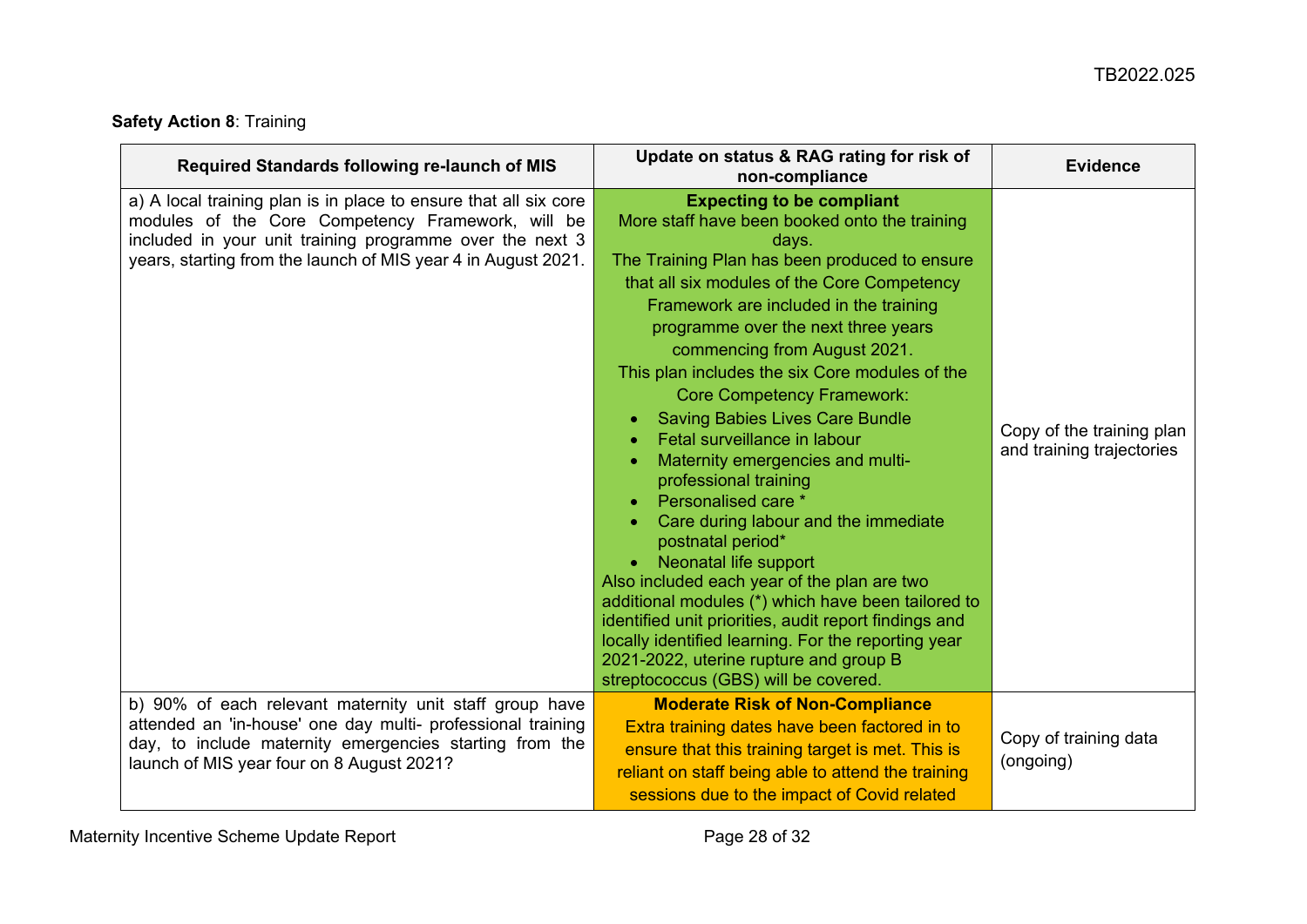| Required Standards following re-launch of MIS                                                                                                                                                                                                                                                                                            | Update on status & RAG rating for risk of<br>non-compliance                                                                                                                                                                                                                                                                                                                                                                                                                                                                                                                                                                                                                                   | <b>Evidence</b>                                                                                                   |
|------------------------------------------------------------------------------------------------------------------------------------------------------------------------------------------------------------------------------------------------------------------------------------------------------------------------------------------|-----------------------------------------------------------------------------------------------------------------------------------------------------------------------------------------------------------------------------------------------------------------------------------------------------------------------------------------------------------------------------------------------------------------------------------------------------------------------------------------------------------------------------------------------------------------------------------------------------------------------------------------------------------------------------------------------|-------------------------------------------------------------------------------------------------------------------|
|                                                                                                                                                                                                                                                                                                                                          | service pressures. The current trajectory is for ><br>95% compliance by June 2022.                                                                                                                                                                                                                                                                                                                                                                                                                                                                                                                                                                                                            |                                                                                                                   |
| c) 90% of each relevant maternity unit staff group have<br>attended an 'in-house' one day multi- professional training<br>day, to include antenatal and intrapartum fetal monitoring and<br>surveillance, starting from the launch of MIS year four on 8<br>August 2021.                                                                 | <b>Moderate Risk of Non-Compliance</b><br>Extra training dates have been factored in to<br>ensure that this training target is met. This is<br>reliant on staff being able to attend the training<br>sessions due to the impact of Covid related<br>service pressures. The current trajectory is for ><br>95% compliance by June 2022.                                                                                                                                                                                                                                                                                                                                                        | Copy of training data<br>(ongoing)                                                                                |
| d) Can you evidence that 90% of the team required to be<br>involved in immediate resuscitation of the newborn and<br>management of the deteriorating newborn infant have<br>attended your in-house neonatal life support training or<br>Newborn Life Support (NLS) course starting from the launch<br>of MIS year four on 8 August 2021. | <b>High risk of non-compliance</b><br>Staff in maternity are given the time as part of<br>their training week. However, at OUH<br>resuscitation compliance is set at 2 yearly in My<br>Learning Hub (MLH) and the Maternity Incentive<br>Scheme (MIS) asks for compliance within specific<br>dates. If staff are already compliant in MLH and<br>they complete the NLS again when they are still<br>compliant then MLH does not update. This may<br>be a reporting issue and steps are being taken to<br>properly capture the training data. This remains at<br>high risk until changes are made to the capture of<br>training data and communication to midwives to<br>obtain accurate data. | Minutes of meeting with<br>representatives of<br><b>MyLearning Hub</b><br>Copy of training data to<br>be provided |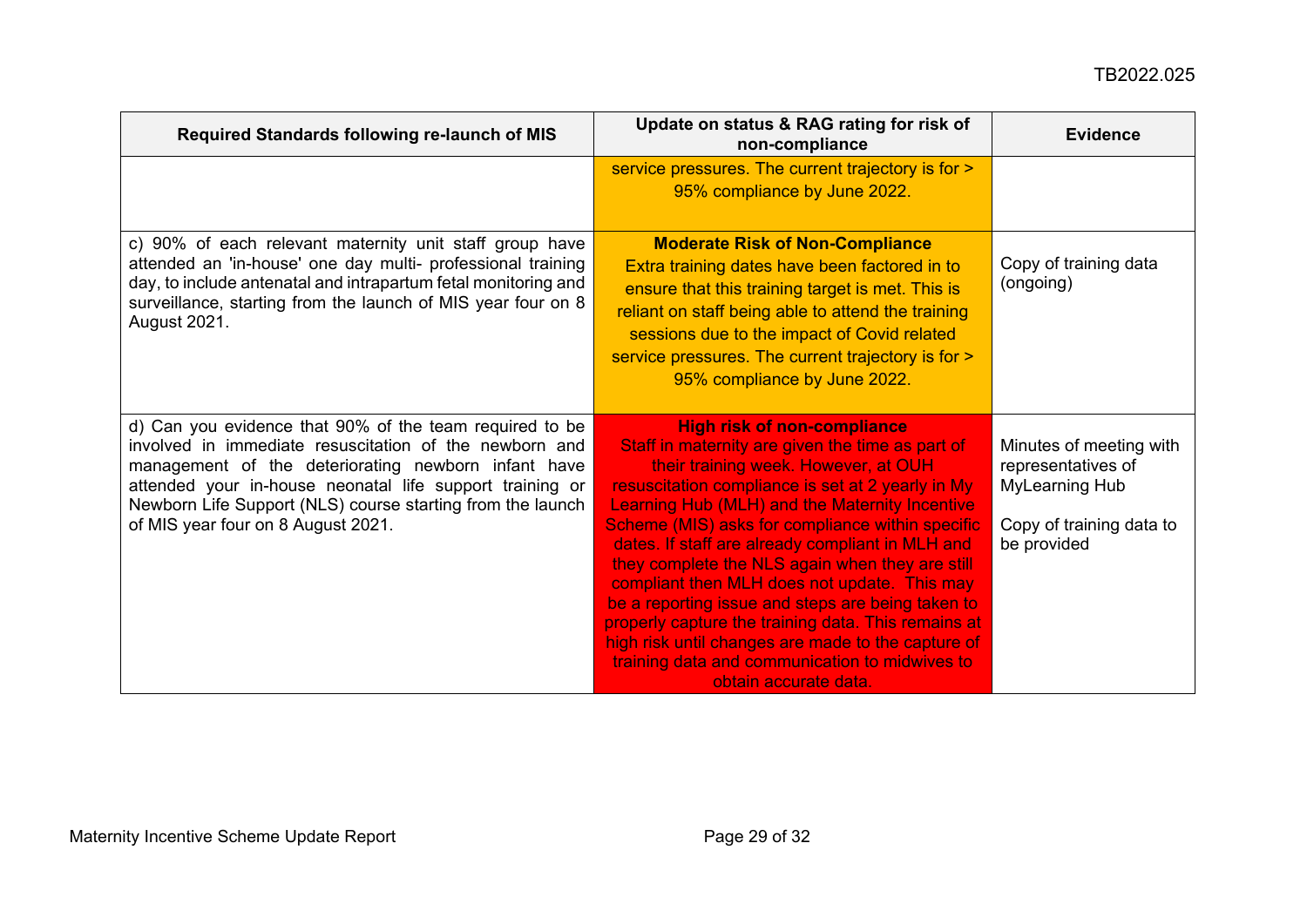# **Safety Action 9**: Safety Champions

<span id="page-29-0"></span>

| Required Standards following re-launch of MIS                                                                                                                                                                                                                                                                                                                                                                                                                                                                                                                                                                                                                                                                                                  | Update on status & RAG rating for risk<br>of non-compliance                                                                                                                                                                                                                                                                                                                                                                                                                                                                                                                                                                                                                                                                                                                                                                                                                                               | <b>Evidence</b>                                                                                                                                                                     |
|------------------------------------------------------------------------------------------------------------------------------------------------------------------------------------------------------------------------------------------------------------------------------------------------------------------------------------------------------------------------------------------------------------------------------------------------------------------------------------------------------------------------------------------------------------------------------------------------------------------------------------------------------------------------------------------------------------------------------------------------|-----------------------------------------------------------------------------------------------------------------------------------------------------------------------------------------------------------------------------------------------------------------------------------------------------------------------------------------------------------------------------------------------------------------------------------------------------------------------------------------------------------------------------------------------------------------------------------------------------------------------------------------------------------------------------------------------------------------------------------------------------------------------------------------------------------------------------------------------------------------------------------------------------------|-------------------------------------------------------------------------------------------------------------------------------------------------------------------------------------|
| a) The pathway developed in year 3, that describes how<br>safety intelligence is shared from floor to Board, through local<br>maternity and neonatal systems (LMNS), and the Regional<br>Chief Midwife has been reviewed in line with the<br>implementing-a-revised-perinatal-qualitysurveillance-<br>model.pdf (england.nhs.uk) The revised pathway should<br>formalise how Trust-level intelligence will be shared with new<br>LMNS/ICS and regional quality groups to ensure early action<br>and support is provided for areas of concern or need.                                                                                                                                                                                          | <b>Compliant</b><br>Pathway was visible to and shared with staff<br>by the 10/01/2022 deadline                                                                                                                                                                                                                                                                                                                                                                                                                                                                                                                                                                                                                                                                                                                                                                                                            | Copy of Pathway                                                                                                                                                                     |
| b) Board level safety champions present a locally agreed<br>dashboard to the Board on a quarterly basis, including the<br>number of incidents reported as serious harm, themes<br>identified and actions being taken to address any issues; staff<br>feedback from frontline champions and walk-abouts;<br>minimum staffing in maternity services and training<br>compliance are taking place at Board level no later than 31<br>October 2021. NB, The training update should include any<br>modifications made as a result of the pandemic / current<br>challenges and a rough timeline of how training will be<br>rescheduled later this year if required. This additional level of<br>training detail will be expected by 31 December 2021. | <b>Expecting to be Compliant</b><br><b>Perinatal Quality Surveillance report (PQSR)</b><br>has been presented at Trust Board since July<br>2021. A Bimonthly paper has been sent to<br>the BOB LMNS since July 2021. The paper is<br>presented monthly at the Maternity Clinical<br>Governance Committee (MCGC). The<br>training plan is included in the January paper<br>(December data) and has been seen by the<br>Board Safety Champion on the 23 December<br>2021.<br>The monthly maternity and neonatal<br>feedback sessions were paused in June 2021<br>and they restarted in September 2021. There<br>was no meeting held in October and<br>November due to staffing and covid. There<br>was a meeting held on the 31 December<br>2021. The minutes from the December<br>meeting will be discussed with the Safety<br>Champions on the 11 January 2022. Action<br>logs are discussed at meetings. | Minutes of Maternity and<br>Neonatal feedback sessions.<br><b>Copy of Perinatal Quality</b><br>Surveillance Report.<br>Action Log & minutes from<br><b>Safety Champions Meeting</b> |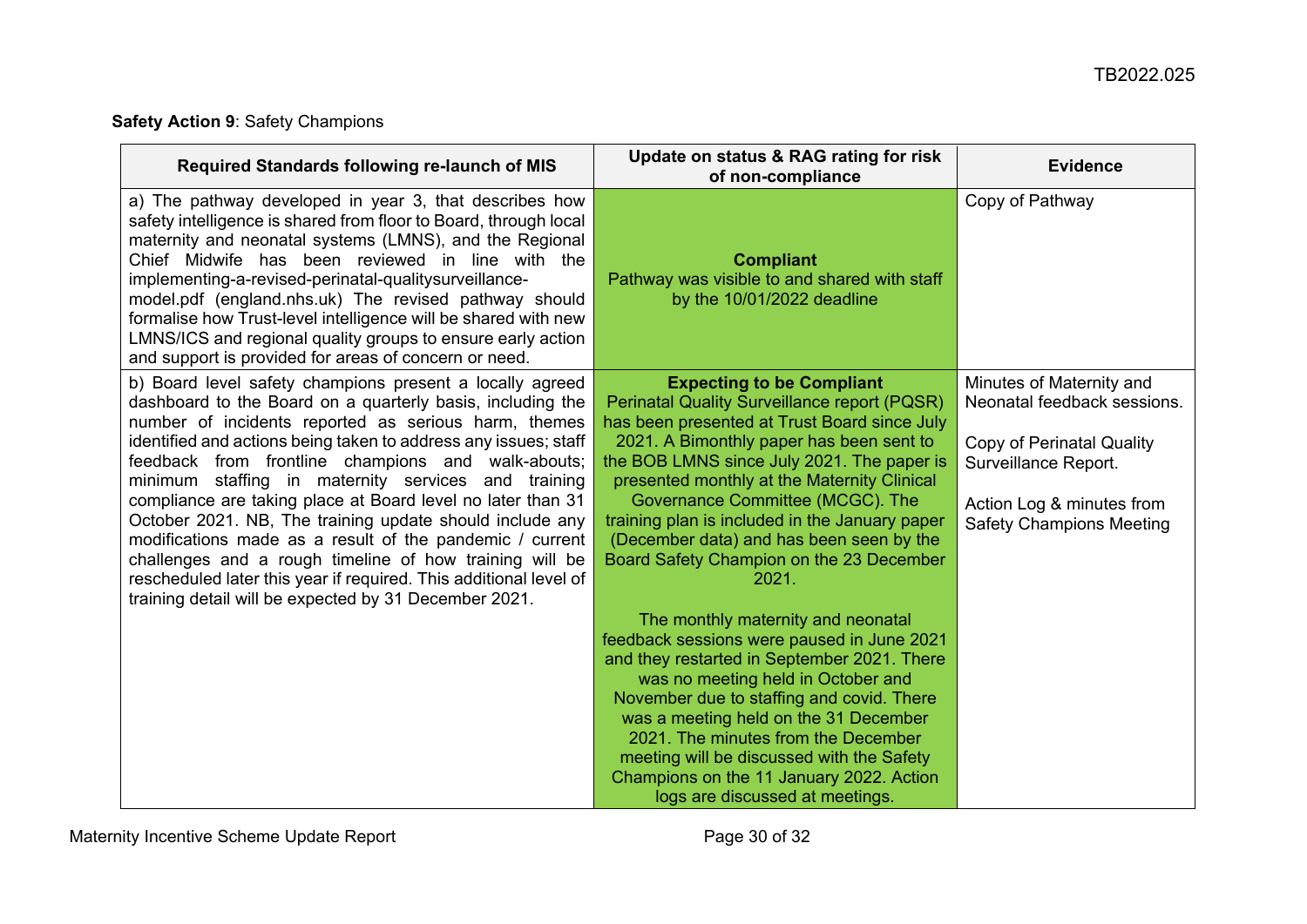| Required Standards following re-launch of MIS                                                                                                                                                                                                                                                                                                                | Update on status & RAG rating for risk<br>of non-compliance                                                                                                                                                                                                                                                                                                                                                                                                                                                                                                                                                                                                                                                                                                                        | <b>Evidence</b>                                                                                                                                                                                                                                                                                                                                        |
|--------------------------------------------------------------------------------------------------------------------------------------------------------------------------------------------------------------------------------------------------------------------------------------------------------------------------------------------------------------|------------------------------------------------------------------------------------------------------------------------------------------------------------------------------------------------------------------------------------------------------------------------------------------------------------------------------------------------------------------------------------------------------------------------------------------------------------------------------------------------------------------------------------------------------------------------------------------------------------------------------------------------------------------------------------------------------------------------------------------------------------------------------------|--------------------------------------------------------------------------------------------------------------------------------------------------------------------------------------------------------------------------------------------------------------------------------------------------------------------------------------------------------|
| c) Board level safety champions have reviewed their<br>continuity of carer action plan in the light of Covid-19. A<br>revised action plan describes how the maternity service will<br>work towards Continuity of Carer being the default model of<br>care offered to all women by March 2023, prioritising those<br>most likely to experience poor outcomes. | <b>Moderate Risk of Non-Compliance</b><br>There will be an action plan submitted to the<br>Board level safety champion by the 31 March<br>2022. Continuity of Carer will not be the<br>default model of care offered to all women by<br>March 2023 but will be subject to a staged<br>approach to be ratified by Trust Board.                                                                                                                                                                                                                                                                                                                                                                                                                                                      | Board Paper to MCGC<br>February 2022 and then to<br>Trust Board 9th March 2022                                                                                                                                                                                                                                                                         |
| d) Board level and maternity safety champions are actively<br>supporting capacity and capability building for staff to be<br>involved in the Maternity and Neonatal Safety Improvement<br>Programme (MatNeoSIP)                                                                                                                                              | <b>Expecting to be compliant</b><br><b>Regional Perinatal Governance meeting;</b><br>September 24, 2021 - 6 OUH staff attended<br><b>Regional Maternity Clinical Network Meeting</b><br>(Maternity & Neonatal network): 8 December<br>2021 - 4 OUH staff attended.<br><b>Future meetings</b><br><b>Regional Perinatal Governance meeting:</b><br>28 January 2022<br>Patient Safety Network meeting: 08<br>February 2022<br>Peer review undertaken in October and<br>November 2021.<br>December 2021 - Maternity and neonatal<br>services have commissioned an external<br>benchmarking Culture Review within<br>Maternity Services to gain a deeper<br>understanding of the current culture and staff<br>experience. Ibex Gale commenced<br>discussions with staff during the week | Email received from<br>Academic Health Science<br>Network (AHSN) confirming<br>attendance at the Regional<br><b>Perinatal Governance</b><br>meeting in September.<br>Copy of agenda and<br>minutes.<br>Copy of the minutes from the<br>December 'Regional<br><b>Maternity Clinical Network</b><br>Meeting (Maternity &<br>Neonatal network)' received. |